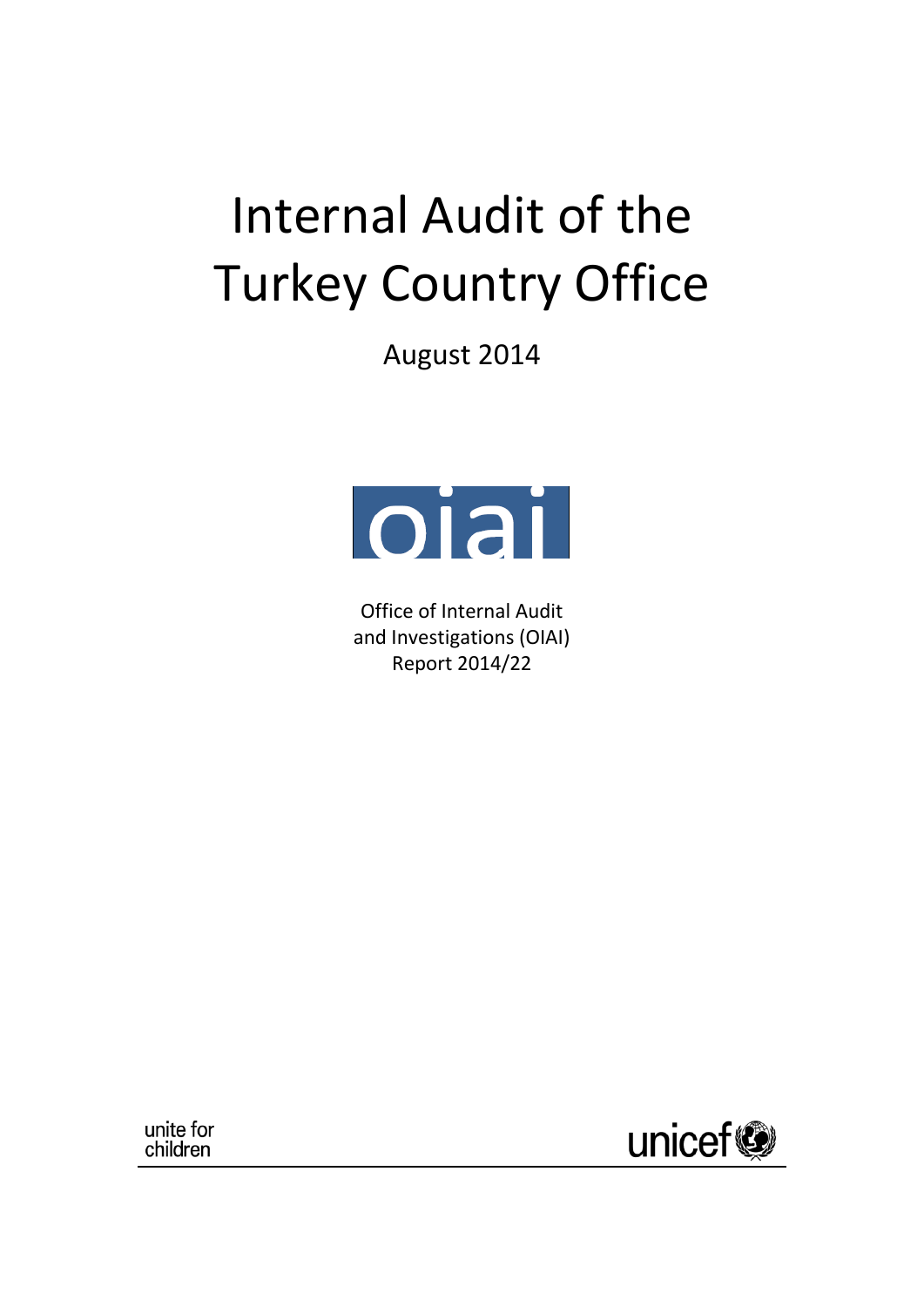# Summary

 $\_$  , and the set of the set of the set of the set of the set of the set of the set of the set of the set of the set of the set of the set of the set of the set of the set of the set of the set of the set of the set of th

The Office of Internal Audit and Investigations (OIAI) has conducted an audit of the Turkey country office. The audit sought to assess the office's governance, programme management and operations support for the period from January 2013 to April 2014. The audit team visited the office from 6-29 May 2014.

The 2011-2015 country programme has two main programme components: *Disparity reduction, social inclusion and protection*; and *Youth empowerment and protection*. There is also a cross-sectoral component. The total approved budget for the country programme is US\$ 141.14 million, of which US\$ 31.14 million is regular resources (RR) and US\$ 110 million is Other Resources (OR). RR are core resources that are not earmarked for a specific purpose, and can be used by UNICEF wherever they are needed. OR (including ORE, Emergency) are contributions that may have been made for a specific purpose such as a particular programme, strategic priority or emergency response, and may not always be used for other purposes without the donor's agreement. An office is expected to raise the bulk of the resources it needs for the country programme itself (as OR), up to the approved ceiling. Besides the approved country-programme budget, the Turkey office had an additional total budget for Other Resources Emergency (ORE) for the period 2011-2014 of US\$ 105 million, of which US\$ 42 million was funded as of May 2014.

The country office is located in the capital, Ankara, and there is one zone office, in Gaziantep. As of December 2013, the country office had a total of 41 approved posts, of which 10 were for international professionals, 16 for national officers and 15 for general service staff. As of April 2014, 16 of the 41 established posts were vacant; however, of these, 11 posts related to the emergency programme had in fact been filled on a temporary basis.

The office has been involved in responding to the influx in Turkey of refugees from Syria, including children and women. On 4 January 2013, UNICEF's Executive Director activated the Organization's Level 3 Corporate Emergency; this is currently extended until 18 August 2014. The Turkey office had set up an emergency programme to work with the Government of Turkey in responding to the influx of population from Syria. For technical coordination for the emergency, the Turkey country office primarily reports to UNICEF Middle East and North Africa Regional Office (MENARO), under which the Syria country office falls. However, the Turkey office is under the  $CEE/CIS<sup>1</sup>$  Regional Office, to which it reports for the regular country programme. The current arrangement is that MENARO coordinates the emergency response in Turkey in coordination with the country office, under the level 3 emergency Simplified Standards Operating Procedures, but the CEE/CIS Regional Office provides support on governance and oversight processes as required.

There have been discussions between UNICEF and the Turkish Government about the future of their collaboration, as the country was expected to reach the High Income country status in the next few years, as per the tenth development plan of the Government of Turkey. However, the country office foresaw that the next country programme for the period 2016- 2020 would be a regular one, while discussions will continue on the timing and conditions of a transformed agenda of UNICEF in Turkey.

**.** 

<sup>1</sup> Central and Eastern Europe and the Commonwealth of Independent States Regional office.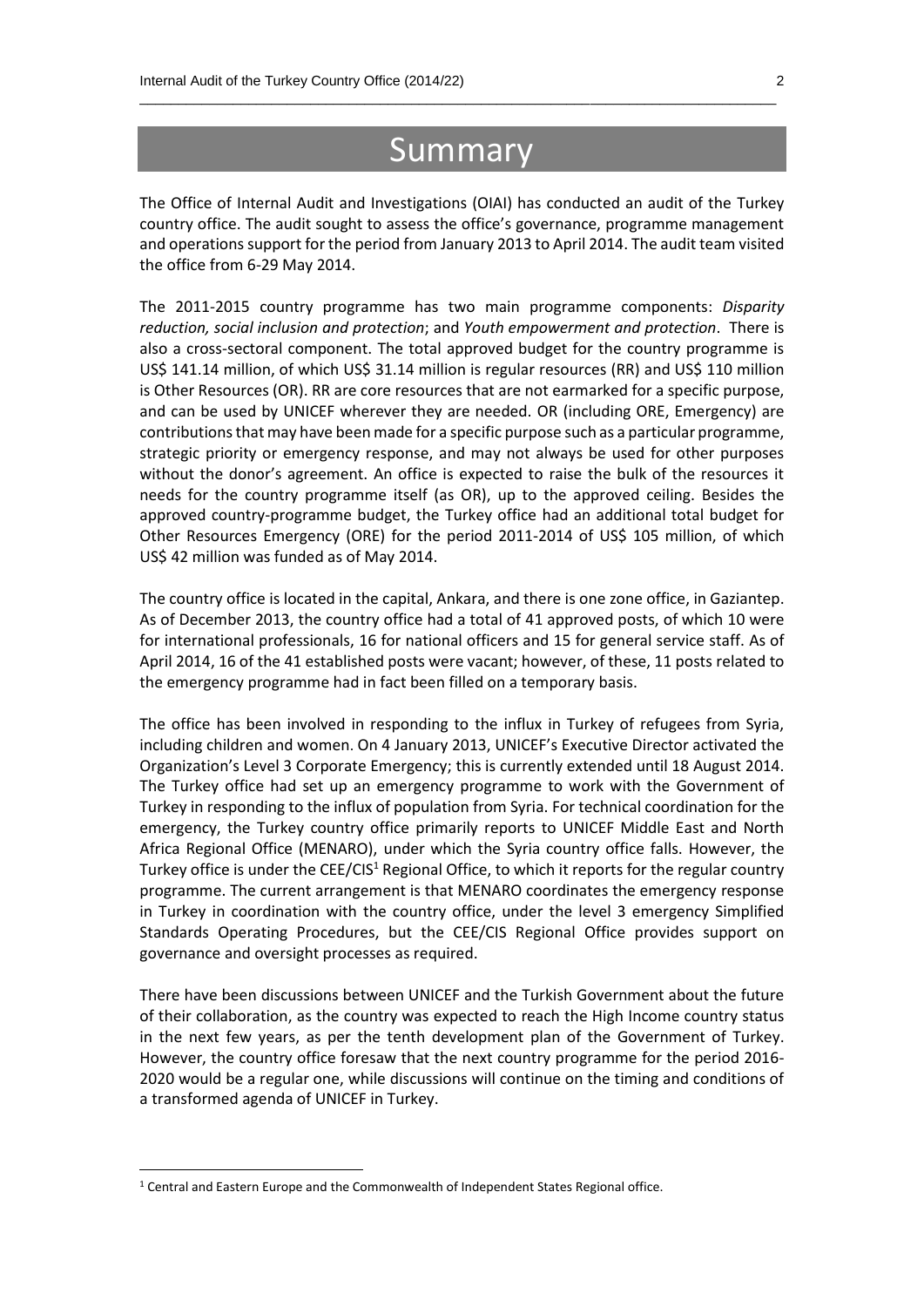#### Action agreed following the audit

In discussion with the audit team, the country office has agreed to take a number of measures. Two are being implemented as high priority – that is, to address issues that require immediate management attention. They are as follows.

 $\_$  , and the set of the set of the set of the set of the set of the set of the set of the set of the set of the set of the set of the set of the set of the set of the set of the set of the set of the set of the set of th

- Shortcomings were found in the monitoring of programme activities in the field, including lack of a system to capture and follow up on recommendations of field missions. The office has agreed to take several steps to strengthen this area.
- Thirty-five percent of individual consultants contracts signed between 1 January 2013 and 30 April 2014 were single-sourced. The office agrees to ensure that all contracts are competitively issued, and that any exceptions are in accordance with UNICEF rules and regulations, and the reasons for any such exceptions are clearly recorded in a note to file.

#### Conclusion

Based on the audit work performed, OIAI concluded at the end of the audit that, subject to implementation of the agreed actions, the controls and processes over the Turkey country office were generally established and functioning during the period under audit.

The Turkey country office and OIAI intend to work together to monitor implementation of the measures that have been agreed.

Office of Internal Audit and Investigations (OIAI) August 2014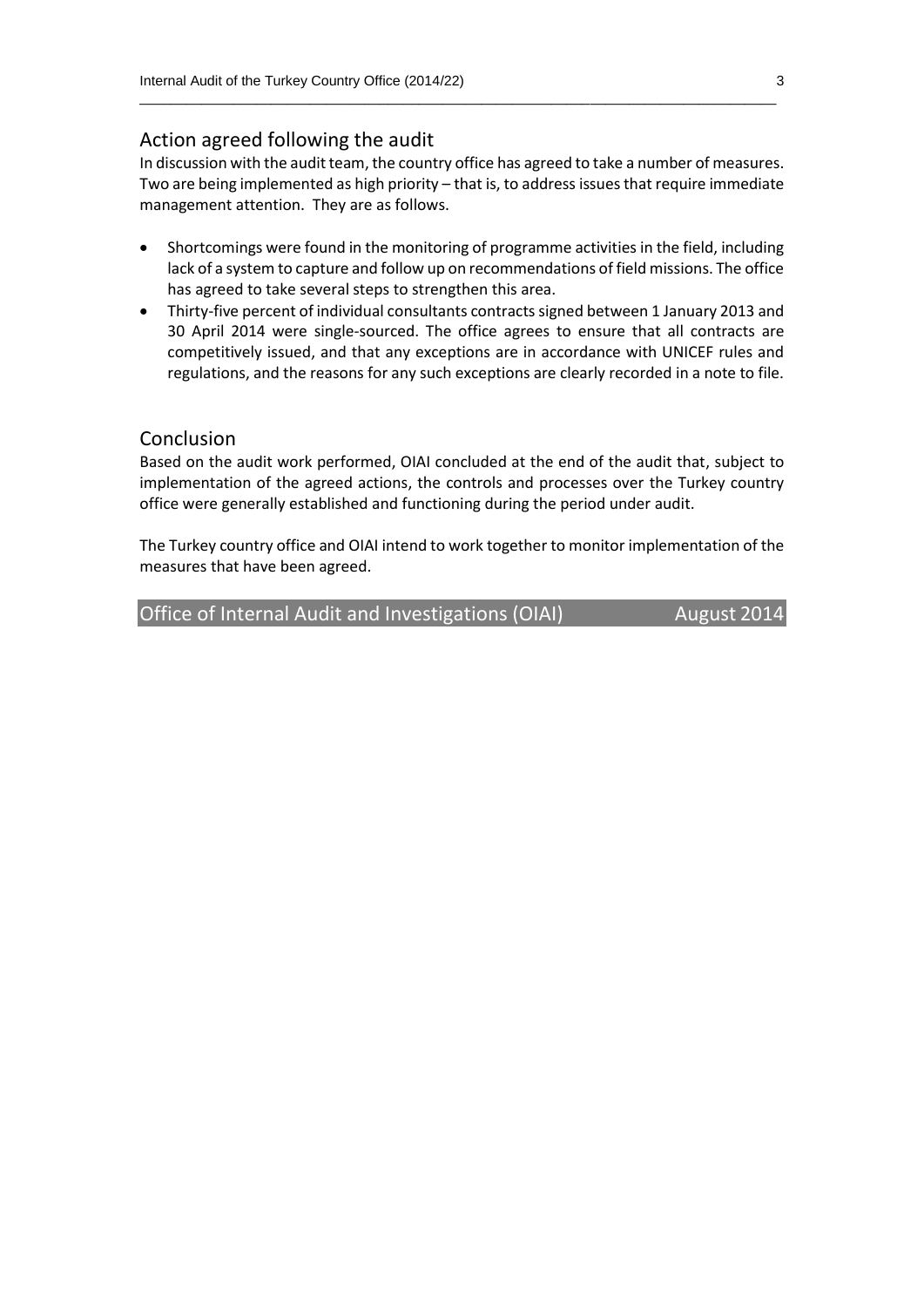# Contents

| Summary                                              | $\overline{2}$ |
|------------------------------------------------------|----------------|
| <b>Objectives</b>                                    | 5              |
| <b>Observations</b>                                  | 5              |
| Governance                                           | 5              |
| Establishment, roles and staffing of the zone office | 7              |
| Staffing and management of the emergency programme   | 7              |
| Management of the office                             | 8              |
| Risk management                                      | 9              |
| Governance: Conclusion                               | 10             |
| <b>Programme management</b>                          | 11             |
| Harmonized Approach to Cash Transfers                | 11             |
| Field monitoring of programme implementation         | 13             |
| Work planning for emergency programme                | 14             |
| Fundraising                                          | 15             |
| Programme management: Conclusion                     | 16             |
| <b>Operations support</b>                            | 17             |
| Offices premises                                     | 17             |
| Consultant contracts                                 | 18             |
| Financial management                                 | 19             |
| Operations support                                   | 20             |
|                                                      |                |

 $\_$  , and the set of the set of the set of the set of the set of the set of the set of the set of the set of the set of the set of the set of the set of the set of the set of the set of the set of the set of the set of th

| Annex A: Methodology, and definition of priorities and conclusions | 21 |
|--------------------------------------------------------------------|----|
|--------------------------------------------------------------------|----|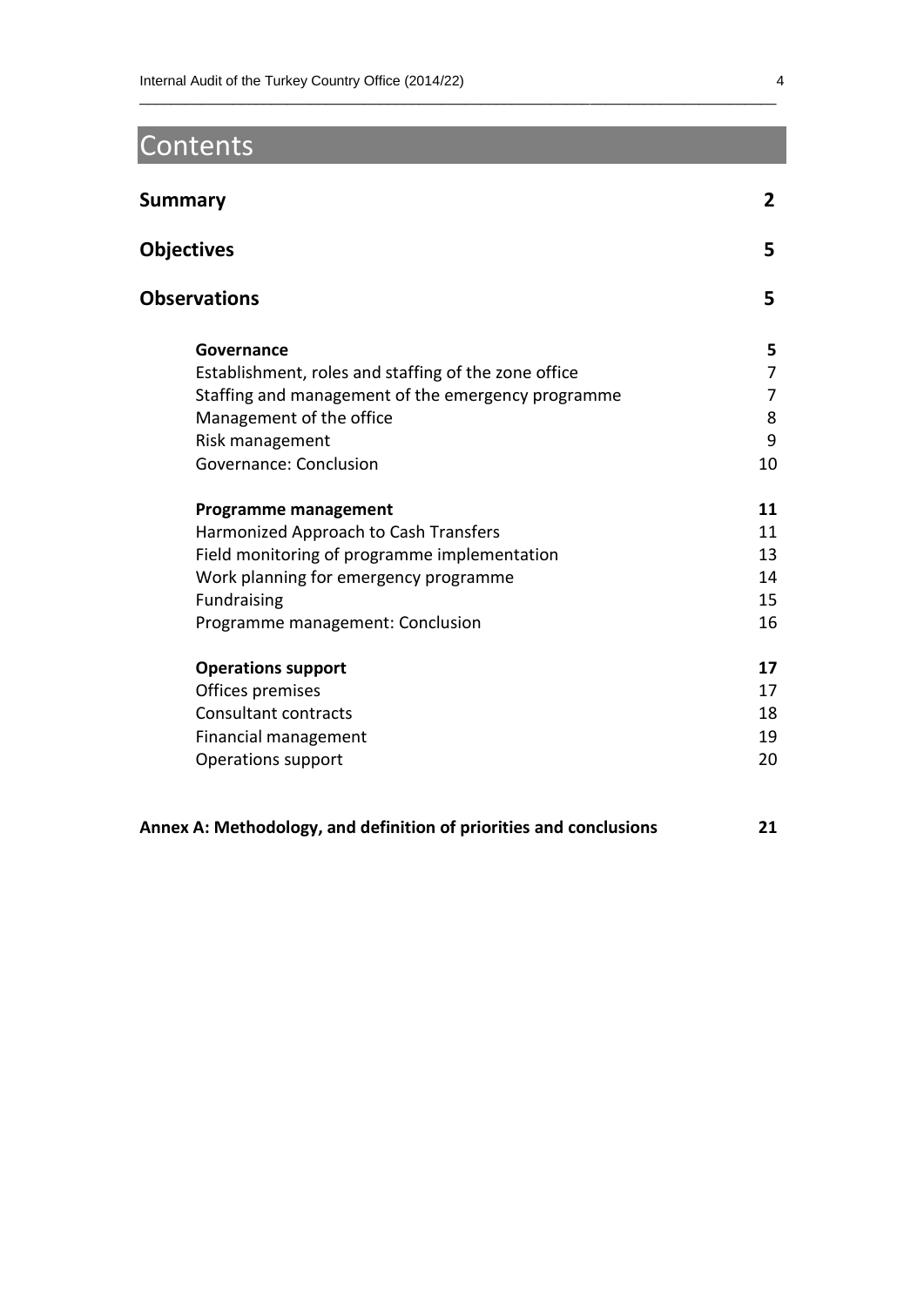# **Objectives**

 $\_$  , and the set of the set of the set of the set of the set of the set of the set of the set of the set of the set of the set of the set of the set of the set of the set of the set of the set of the set of the set of th

The objective of the country-office audit is to provide assurance as to whether there are adequate and effective controls, risk-management and governance processes over a number of key areas in the office.

The audit observations are reported upon under three headings; governance, programme management and operations support. The introductory paragraphs that begin each of these sections explain what was covered in that particular area, and between them define the scope of the audit.

# Audit observations

### 1 Governance

 $\overline{\phantom{a}}$ 

In this area, the audit reviews the supervisory and regulatory processes that support the country programme. The scope of the audit in this area includes the following:

- **Supervisory** structures, including advisory teams and statutory committees.
- **Identification** of the country office's priorities and expected results and clear communication thereof to staff and the host country.
- **Staffing structure** and its alignment to the needs of the programme.
- **Performance measurement**, including establishment of standards and indicators to which management and staff are held accountable.
- **Delegation** of authorities and responsibilities to staff, including the provision of necessary guidance, holding staff accountable, and assessing their performance.
- **Risk management**: the office's approach to external and internal risks to achievement of its objectives.
- **Ethics**, including encouragement of ethical behaviour, staff awareness of UNICEF's ethical policies and zero tolerance of fraud, and procedures for reporting and investigating violations of those policies.

All the above areas were covered in this audit, except for Ethics which was assessed as a low risk.

#### Establishment, roles and staffing of the zone office

For the opening of a zone office, the requesting office is required to inform the Budget Section of the UNICEF Division of Financial and Administrative Management (DFAM) of the proposed changes in reasonable time before a formal submission to the PBR and TRT.<sup>2</sup> DFAM will assign a case manager to the proposed change to guide the proposal through a series of steps, including convening a working group drawn from relevant divisions to assess the risks and

<sup>&</sup>lt;sup>2</sup> The PBR is a review of a UNICEF unit or country office's proposed management plan for its forthcoming country programme. For a country office, it is carried out by a regional-level committee, which will examine – among other things – the proposed office structure, staffing levels and fundraising strategy, and whether they are appropriate for the proposed activities and objectives. The TRT is the Technical Review Team, which is part of that process.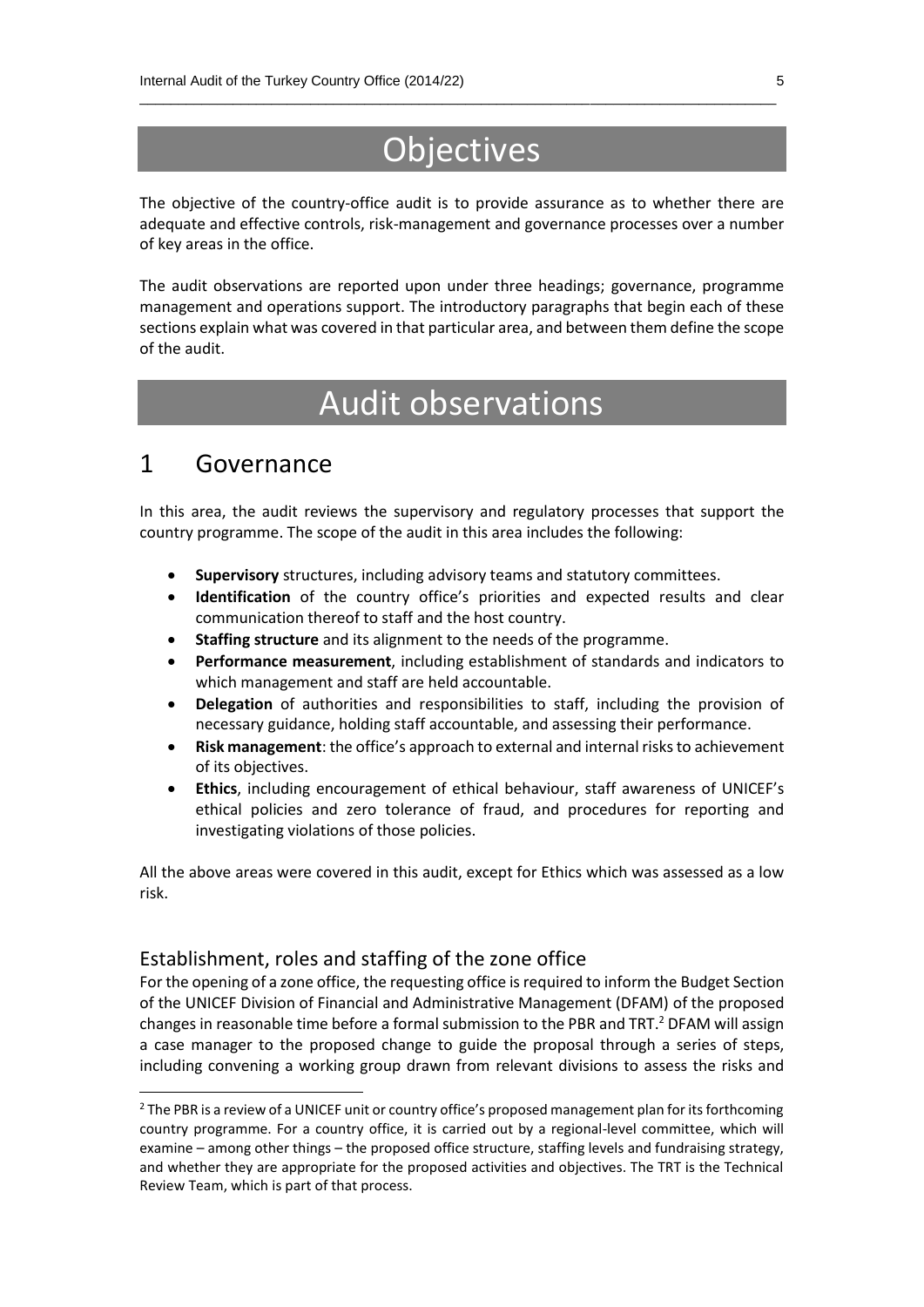impact of the proposed change. DFAM should also approve the leasing arrangements for any premises required.

 $\_$  , and the set of the set of the set of the set of the set of the set of the set of the set of the set of the set of the set of the set of the set of the set of the set of the set of the set of the set of the set of th

The audit reviewed the opening of the zone office in Gaziantep in April 2013 as well as its functioning. The zone office had not been set up in accordance with the established procedures. There was neither a case manager assigned nor a working group, and therefore no assessment was submitted to the PBR and TRT for review before approval by the Regional Director for CEE/CIS. The office premises were shared with another UN agency, which was the primary tenant; a memorandum of understanding (MoU) had been prepared by the two agencies, but DFAM had not endorsed it because it had reservations regarding the terms of the arrangement. Despite this, the office had signed the MoU at country level.

The audit also noted the following in relation to the office's functioning.

- There was no staff member assigned the role of Chief, zone office, and there was no consolidated reporting to the main office in Ankara. In fact, field coordinators and the education officer based in the zone office reported separately to their supervisors in the main country office in Ankara. This meant potential inefficiencies.
- The Gaziantep zone office was intended to be established for a maximum of two years to implement specific donor-funded emergency activities. Job descriptions of field coordinators had been defined accordingly. However, the audit observed that the mandate of the zone office had evolved beyond the specific funded programmes, and had been extended to other activities funded by other donors, particularly schools construction.
- Two field coordinators had assumed coordination of emergency activities in 21 camps in different provinces. The field coordinators faced challenges as they were not programme specialists (for education and child protection for instance). On the technical side, an education officer was also based in Gaziantep to support education activities. There was no child protection officer in the zone office, despite significant emergency programme activities in the area of child protection. Also, there was no adequate technical capacity to ensure proper monitoring of construction activities.
- Although the field coordinators were at the front line confirming that emergency programme activities had actually taken place, they were not assigned the roles in UNICEF's management system, VISION, that they were best placed to exercise for programme activities (the "Receiving"<sup>3</sup> role, for instance).

**Agreed action 1 (medium priority):** The country office should review the adequacy of the staffing structure in the Gaziantep zone office in light of its evolving mandate, taking the following steps:

- i. Ensure that the zone office is established following UNICEF procedures, including approval of its structure and the period for which it should operate.
- ii. Review the existing staffing structure and establish a governance process that defines zone staff responsibilities, accountabilities, and reporting structure, and ensure staff job descriptions are aligned with actual responsibilities.

**.** 

<sup>&</sup>lt;sup>3</sup> For procurement of goods and services, this role includes responsibility for confirmation that the goods and services were received and were in accordance with the specifications or terms of reference, as appropriate. For cash transfers, the role include responsibility to confirm that the implementing partner has spent the funds.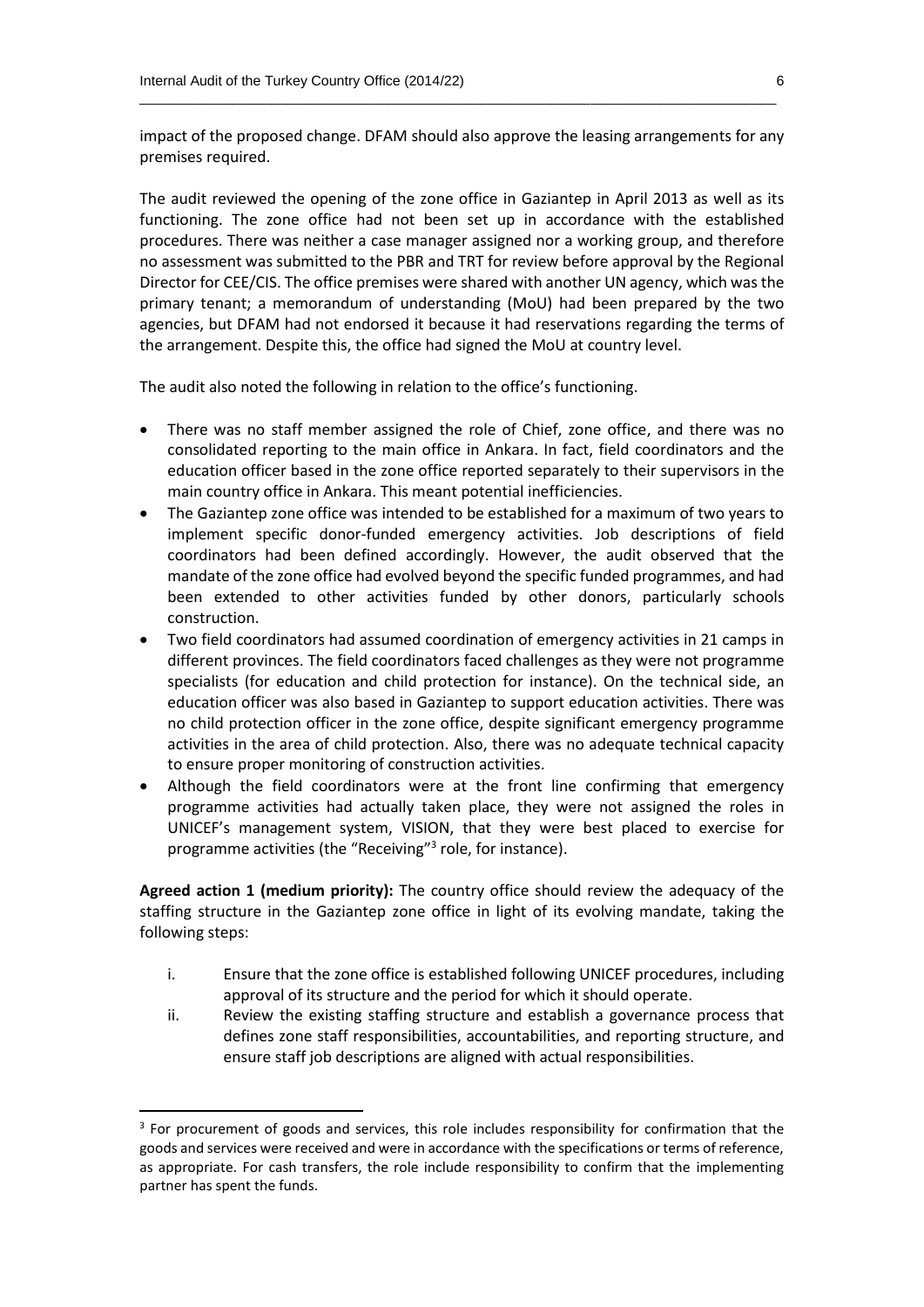iii. Ensure that zone-office reporting to the country office management is structured, and that there is consolidated reporting based on agreed indicators for reporting zone-office performance.

 $\_$  , and the set of the set of the set of the set of the set of the set of the set of the set of the set of the set of the set of the set of the set of the set of the set of the set of the set of the set of the set of th

- iv. Ensure that the zone-office staff have adequate technical expertise to cover all the important programme areas, and/or that they are supported by the relevant staff based in the country office.
- v. Review zone-office staff roles that require use of VISION and grant staff members the relevant roles in VISION.

#### Target date for completion: December 2014

Responsible staff members: Deputy Representative, Operations Manager, Emergency Specialist with support of HR

#### Staffing and management of the emergency programme

The audit reviewed the management of the emergency programme established to respond to the influx of Syrian population fleeing the conflict in Syria, and noted the following.

*Outputs for emergency programme:* The office response to the crisis in Syria was mostly implemented separately from the regular country programme. In VISION, under the "Crosssectoral" programme outcome, a specific output was created for the response to the crisis in Syria. The "Cross-sectoral" outcome was not the right place to record emergency programme activities. Typically, the outputs that are listed under this area should cover general functions that cut across multiple outcomes, such as Communication for Development (C4D), evaluation, and advocacy and communication.

*Approach to ongoing crisis:* The Regional PBR held in May 2013 had approved establishment of 11 fixed-term posts to form the emergency response team within the country office. Having received this approval, the country office also obtained approval to fill the positions related to the emergency under temporary appointments. This was because, given the long-term nature of the crisis, there were ongoing discussions about a possible transition from the emergency response to another mechanism yet to be defined. It therefore made sense to keep some flexibility, pending definition of a longer-term response to the crisis, linked to the regular programme.

In extending the Level 3 emergency in February 2014, UNICEF's Executive Director asked the MENARO Regional Director and the Director, Office of Emergency Programmes (EMOPS) to plan a strategy for managing the Syria crisis response as a chronic one. A Real Time Evaluation of UNICEF's response to the Syria crisis would inform this strategy. The scope and details of the evaluation were being discussed at the time of the audit. It was therefore too early for the country office to define a country-specific approach to its continuous response to the crisis in Syria.

*Emergency team leadership:* The 2013 PBR had established a staff position to lead the emergency programme, but this was not filled at the time of the audit. The emergency team, composed of temporary staff members, was led by a consultant Emergency Specialist for about a year. This consultant did not have an authorizing role in VISION, which was given to another temporary staff member in the emergency team. The audit noted that the responsibilities assigned to the consultant to lead the critical emergency programme were ones that should have been assigned to a staff member.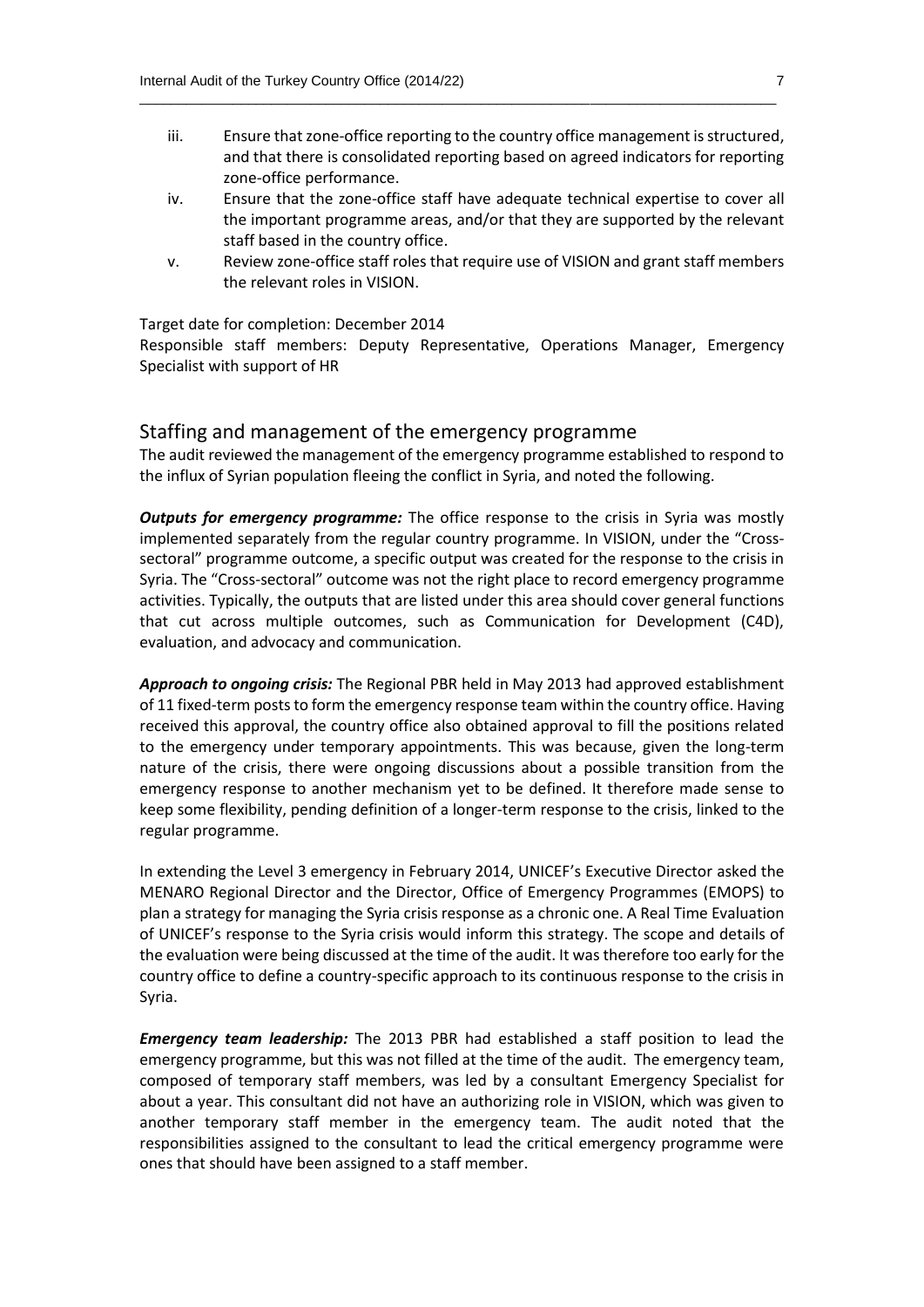**Agreed action 2 (medium priority):** The country office agrees to, in coordination with the Regional Offices for the CEE/CIS and Middle East and North Africa (MENARO):

 $\_$  , and the set of the set of the set of the set of the set of the set of the set of the set of the set of the set of the set of the set of the set of the set of the set of the set of the set of the set of the set of th

- i. Develop a country-specific exit strategy from the emergency response, pending completion of the Real-Time Evaluation of the UNICEF response to the Syria crisis under the leadership of MENARO. The strategy should outline the office's medium or long-term involvement in the crisis and how it should be synchronized with the regular country programme.
- ii. Seek and document guidance from MENARO, the Regional Office for CEE/CIS, and relevant Headquarters Divisions on recording emergency activities under the "Cross sectoral" outcome, and make adjustments accordingly.
- iii. Review leadership of the emergency team by a consultant, and make the necessary adjustments.

Target date for completion: January 2016 Responsible staff members: Representative, Deputy Representative

#### Management of the office

**.** 

Country offices are expected to have governance committees to oversee the running of the office, the chief of which is the Country Management Team (CMT). The office also produces an Annual Management Plan (AMP). This sets out the main management priorities for the year and the key performance indicators (KPIs) that will be used to assess their fulfilment. The CMT should monitor progress against these. A copy of the AMP should be shared with the Regional Director.

The office had the standard advisory teams and committees, including the CMT. The audit reviewed the definition and monitoring of the management KPIs and office priorities, and noted the following.

- Management indicators, as stated in the AMP for 2013 and 2014, were mostly not specific and measurable, and had no targets assigned to them.
- Based on a review of the minutes of the CMT meetings held between January 2013 and March 2014, there was no evidence that office priorities and performance management indicators stated in the AMPs were being monitored.
- The action points of previous CMT meetings were not discussed, and for the period covered by the audit, there was no established mechanism for sharing the discussions and decisions of the CMT meetings with all staff.
- The office informed the audit that the Representative, Deputy Representative, Operations Manager, Planning Officer and Staff Association had reviewed the 2013 AMP, and based on this review prepared the 2014 AMP. However the review of the AMP would normally be conducted in an annual management review (AMR) that would be attended by more staff. The results of the 2013 AMR were not documented and the audit could not therefore assess the scope and the quality of the AMP review.
- At the time of the audit in May 2014, the AMP for 2014 had not been communicated to and endorsed by the CEE/CIS Regional Office.

The office had designated staff members as focal points for a number of areas (HACT,<sup>4</sup> risk

<sup>4</sup> Harmonized Approach to Cash Transfers. See observation on HACT, p11 below.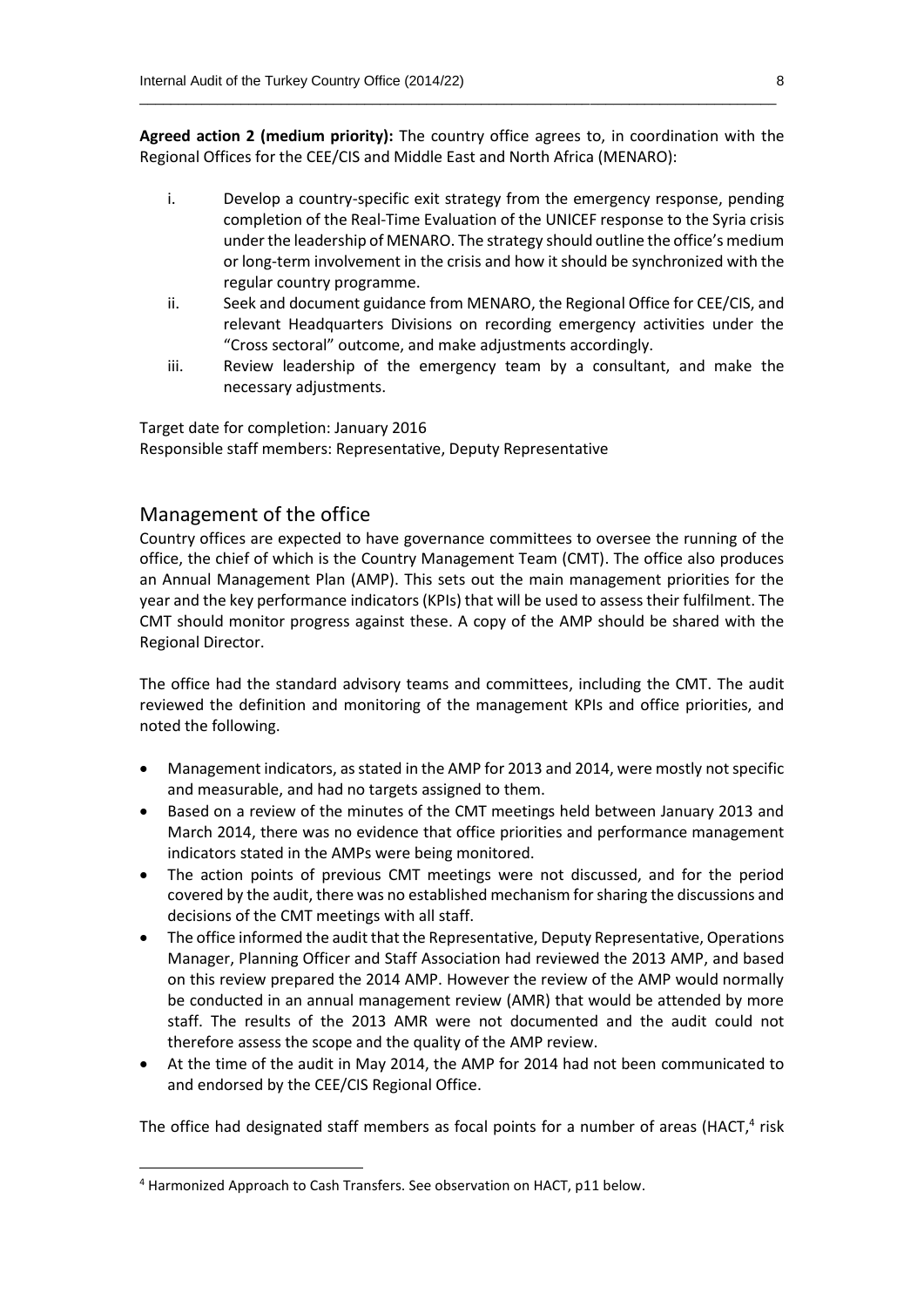management, security, VISION, business continuity, IPSAS, 5 fundraising). However, the roles and responsibilities of these focal points were not defined, and their expected contributions or outputs were either not, or not properly, reflected in the staff members' respective Performance Evaluation Reports (PERs).

 $\_$  , and the set of the set of the set of the set of the set of the set of the set of the set of the set of the set of the set of the set of the set of the set of the set of the set of the set of the set of the set of th

The above issues, if not corrected, could undermine the office ability to set its management priorities, implement them, and monitor them efficiently and effectively.

**Agreed action 3 (medium priority):** The country office should ensure that:

- i. Management indicators are specific and measurable, with targets assigned to each one to serve as benchmarks against which progress will be measured.
- ii. The Country Management Team (CMT) periodically monitors the office management performance indicators and priorities, and assigns responsibility for any corrective action needed.
- iii. Country Management Team meetings systematically review and record progress on action points from the previous meetings.
- iv. A mechanism is established to share the discussions and decisions of the CMT with all staff members.
- v. Annual management reviews are done in a more participatory way and lessons learned are documented.
- vi. There is a process for sharing the Annual Management Plans with the Regional Office and the AMPs are endorsed by it.

Target date for completion: September 2015

Responsible staff members: Representative, Deputy Representative with support of Operations Manager

**Agreed action 4 (medium priority):** The country office should define the roles and responsibilities assigned to the focal points for management areas, and reflect those roles in the PERs of the staff concerned.

Target date for completion: October 2014 Responsible staff members: Representative, HR officer

#### Risk management

**.** 

Under UNICEF's Enterprise Risk Management policy, offices are required to establish a structured approach to the identification of risks and opportunities. To this end, offices should perform a Risk and Control Self-Assessment (RCSA). The RCSA is a structured and systematic process for the assessment of risk to an office's objectives and planned results, and the incorporation of action to manage those risks into workplans and work processes. The risks and their mitigation measures are recorded in a risk and control library. The mitigation controls should be set at the appropriate level and their effectiveness should be assessed regularly.

The office RCSA had been updated on 26 March 2014. It included 12 risks, of which six were carried over from 2013 and six were new. All the risks identified were rated between very low and medium, and there were no significant risks. The audit reviewed the office RCSA and

<sup>5</sup> International Public Sector Accounting Standards.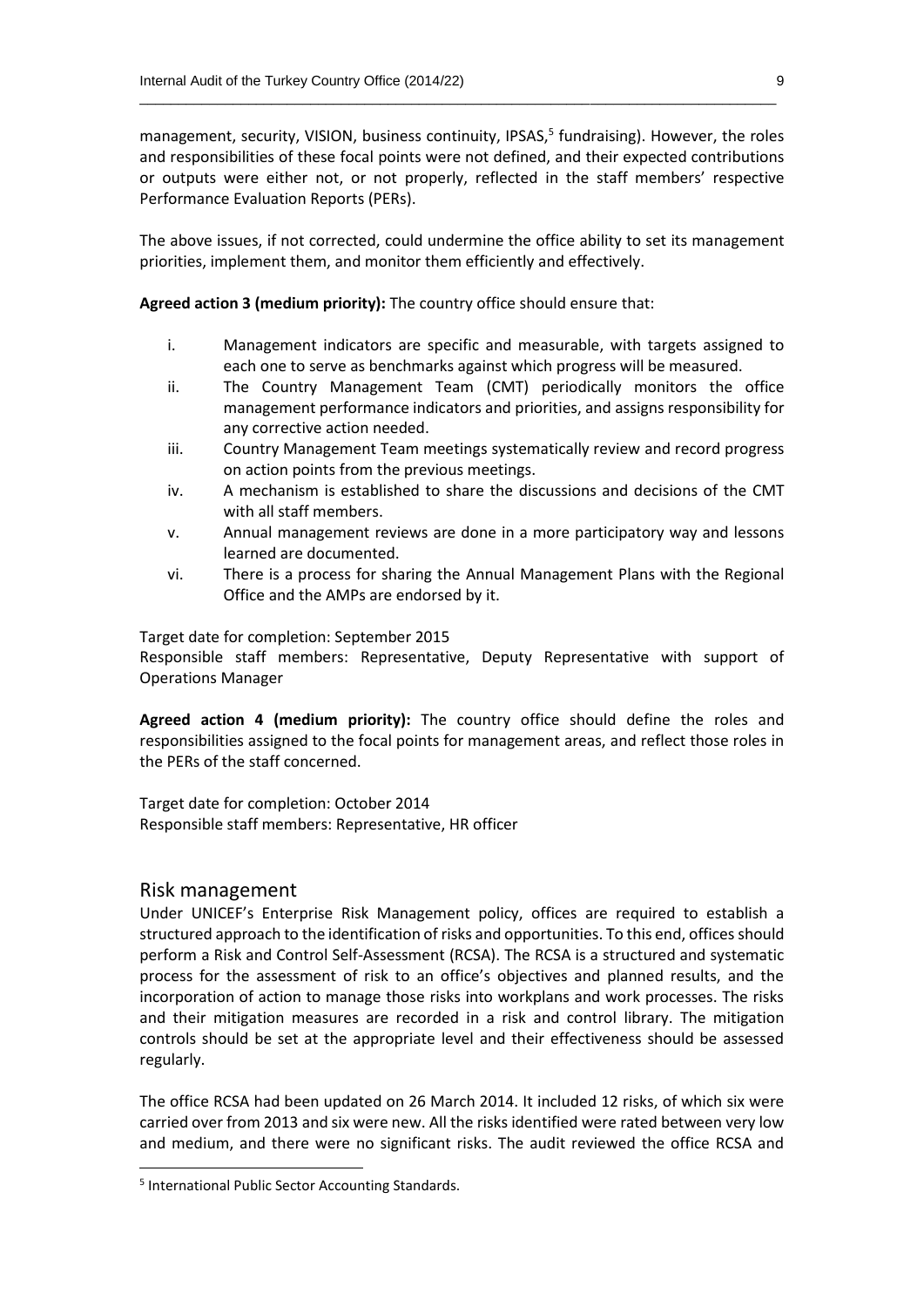noted that the root causes of the identified risks were not always spelled out clearly enough to allow proper identification of the actions to mitigate them. Furthermore, root causes stated were not always related to the identified risks. For instance, for a risk related to the lack of clarity of individual roles and ineffective oversight structures, the root cause identified was procedures that were not risk informed, and that diverted resources from substantive programme work. In some instances, there were no mitigation action planned by the office to address some root causes identified. In general, there was no clear linkage between the mitigating actions and the root causes they were expected to address.

 $\_$  , and the set of the set of the set of the set of the set of the set of the set of the set of the set of the set of the set of the set of the set of the set of the set of the set of the set of the set of the set of th

The audit also noted that:

- Most actions planned for risk mitigation were not specific and measurable.
- For most of the mitigation measures, there were no specific responsible staff or timelines.
- Specific risks related to the response to the influx of population from Syria had not been assessed.
- The office lacked a mechanism to assess and update its risk assessment on a regular basis.

An additional risk-management measure in country offices besides the RCSA is the business continuity plan (BCP), which ensures that the office can resume its functions as quickly as possible after a major incident or disaster. The office had prepared its first BCP in December 2008, updated it in June 2013, and tested it twice, in 2012 and 2013, but it had never conducted a full simulation exercise.

According to the updated BCP, the recovery site was the premises of another UN agency in Ankara. Also, in case the office could not operate from its primary or recovery location, the critical processes and essential functions would be devolved to another UNICEF country office in a nearby country, and other Turkey-based UN agencies. However, the office had not established any agreement with these partners to clarify and agree upon the services that would be expected from them when needed.

**Agreed action 5 (medium priority):** The country office agrees to:

- i. Ensure consistency between risks identified, causes and mitigation measures.
- ii. Ensure that mitigation measures are assigned specific responsible staff and timelines.
- iii. Establish a process to assess and update its risk assessment on a regular basis.
- iv. Document agreements with the Business Continuity Plan (BCP) partners to define the services expected when the BCP is activated.
- v. With support from the regional office, carry out regular simulation exercises of the Business Continuity Plan and use the results to improve the plan.

Target date for completion: April 2015

Responsible staff members: Representative, Regional Chief of Operations, Operations Manager

#### Governance area: Conclusion

Based on the audit work performed, OIAI concluded at the end of the audit that the control processes over governance, as defined above, were generally established and functioning during the period under audit.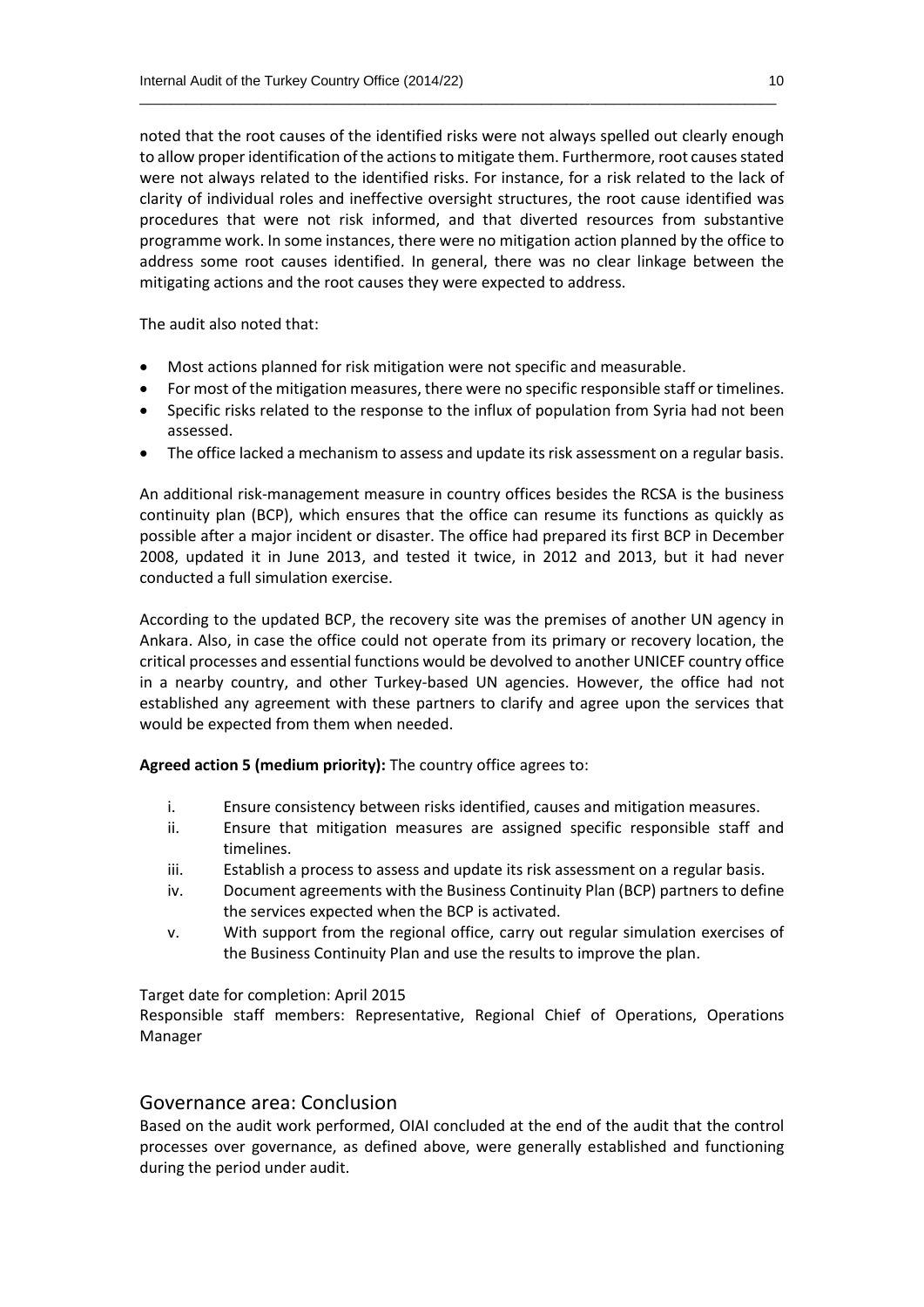# 2 Programme management

In this area, the audit reviews the management of the country programme – that is, the activities and interventions on behalf of children and women. The programme is owned primarily by the host Government. The scope of the audit in this area includes the following:

 $\_$  , and the set of the set of the set of the set of the set of the set of the set of the set of the set of the set of the set of the set of the set of the set of the set of the set of the set of the set of the set of th

- **Resource mobilization and management**. This refers to all efforts to obtain resources for the implementation of the country programme, including fundraising and management of contributions.
- **Planning**. The use of adequate data in programme design, and clear definition of results to be achieved, which should be specific, measurable, achievable, realistic and timebound (SMART); planning resource needs; and forming and managing partnerships with Government, NGOs and other partners.
- **Support to implementation**. This covers provision of technical, material or financial inputs, whether to governments, implementing partners, communities or families. It includes activities such as supply and cash transfers to partners.
- **Monitoring of implementation**. This should include the extent to which inputs are provided, work schedules are kept to, and planned outputs achieved, so that any deficiencies can be detected and dealt with promptly.
- **Reporting.** Offices should report achievements and the use of resources against objectives or expected results. This covers annual and donor reporting, plus any specific reporting obligations an office might have.
- **Evaluation**. The office should assess the ultimate outcome and impact of programme interventions and identify lessons learned.

All the areas above were covered in this audit.

#### Harmonized Approach to Cash Transfers

Offices are required to implement the Harmonized Approach to Cash Transfers (HACT) policy. Under HACT, the office relies on implementing partners to manage and report on the use of funds provided for agreed activities. This reduces the amount of documentation UNICEF demands from the partner, thus cutting bureaucracy and transaction costs.

HACT makes this possible by requiring offices to systematically assess the level of risk before making cash transfers to a given partner (whether it is a government body or an NGO), and to adjust their method of funding and assurance practices accordingly. This assessment includes a macro‐assessment of the country's financial management system, and micro‐assessments of the individual implementing partners. There should also be audits of implementing partners expected to receive more than US\$ 500,000 during a programme cycle. As a further safeguard, the HACT framework requires offices to carry out assurance activities regarding the proper use of cash transfers. Assurance activities include spot checks, programme monitoring and scheduled or special audits.

In 2013, the office made direct cash transfers (DCTs) that totalled US\$ 2.9 million, of which US\$ 1.6 was spent; this was 11 percent of programme expenditure. The balance of US\$ 1.3 million were advances to implementing partners of DCTs that had not been liquidated at the end of the year. In 2014, as of 14 April, total DCTs amounted to US\$ 5.5 million of which US\$ 789,000 was expensed; this was 21 percent of programme expenditure. The balance of US\$ 4.7 million had not yet been liquidated at the time of the audit.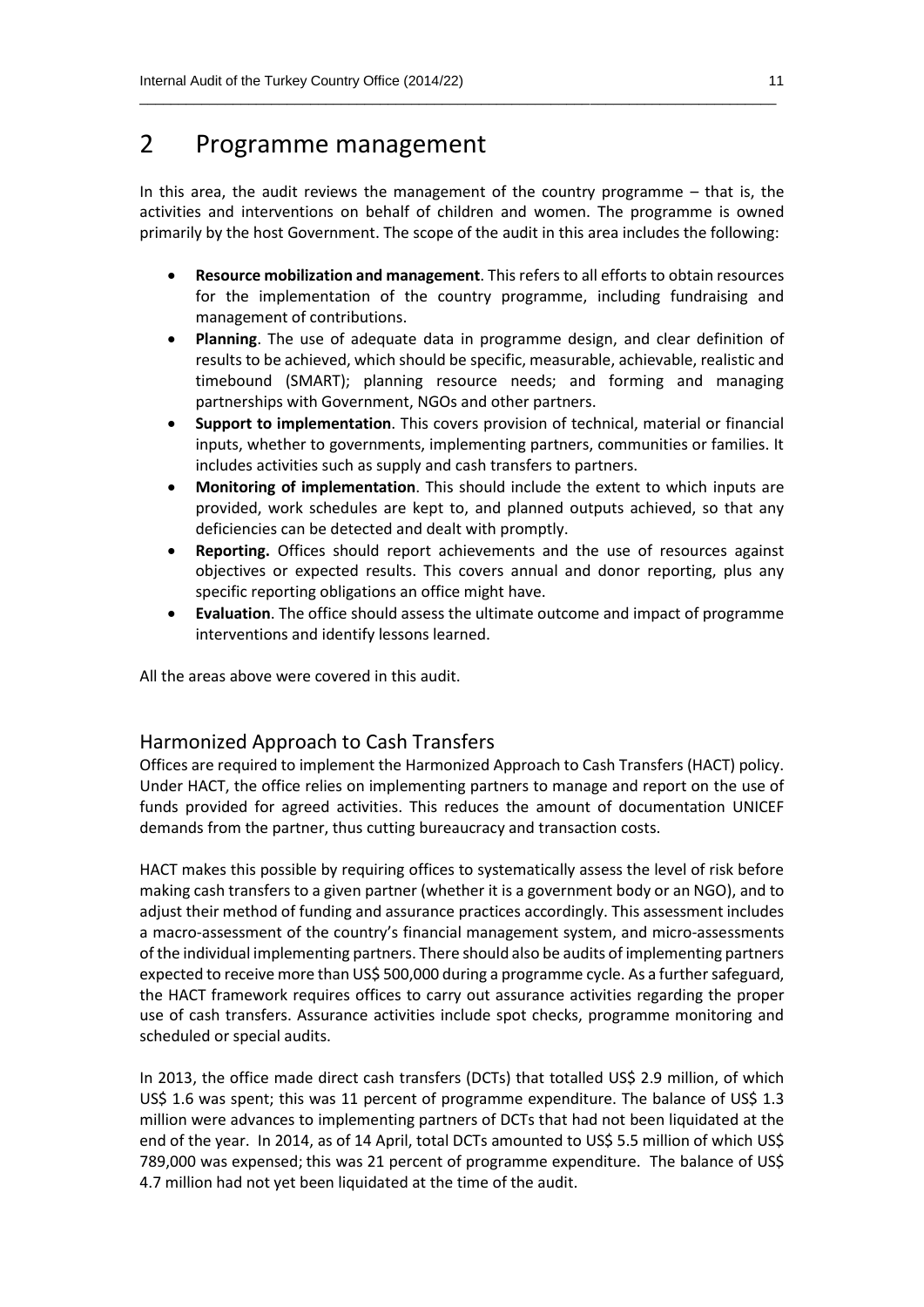The Government, through the Ministry of Foreign Affairs, had formally acknowledged and endorsed the full implementation of HACT in Turkey since October 2011. Furthermore, HACT provisions were included in the 2011-2015 Country Programme Action Plan (CPAP), $6$  HACT guidelines in Turkish had been developed, the main partners and office staff were briefed on HACT, and there had been micro-assessments of all the five partners receiving more than US\$ 100,000 annually.

 $\_$  , and the set of the set of the set of the set of the set of the set of the set of the set of the set of the set of the set of the set of the set of the set of the set of the set of the set of the set of the set of th

However, the audit noted that the last macro-assessment had been undertaken in December 2006, at a time where the public financial management system was undergoing significant reforms. The findings were outdated at the time of the audit, and no macro-assessment had so far been completed for the 2011-2015 country programme.

The office did not require full supporting documentation to liquidate the cash transfers. This is in accordance with HACT, but, as stated above, there should be assurance activities, including spot checks and scheduled audits. The office lacked an assurance activity plan as per HACT guidance. For instance, two implementing partners received US\$ 4 million and US\$ 650,000 respectively during the last 12 months preceding the audit, and the office had not planned any spot check or audit on the use of the funds. In general, assurance on use of cash transferred was obtained only through programmatic monitoring. Moreover, there were weaknesses in the way that itself was done (see following observation, *Field monitoring of programme implementation*).

Discussions with the office staff suggested that HACT was not fully implemented because it was not seen as a priority in the past, and because of disagreements among the participating UN agencies present in Turkey regarding some of the implementation procedures.

The audit met the United Nations Resident Coordinator, who informed it that HACT was now a priority for participating agencies. The audit confirmed that it was included in the 2014 workplan of the UN Operations Management Team (OMT). However, the workplan did not define the concrete activities it planned to undertake, or the expected results. Overall, there was no overall plan for HACT implementation either at the Turkey office level, or at the United Nations Country Team (UNCT) level. Further, the office had not assigned accountabilities to staff for HACT implementation and monitoring, and had not included it in the 2013 and 2014 priorities as defined in the 2014 Annual Management Plan (AMP).

**Agreed action 6 (medium priority):** The country office agrees to ensure full implementation of HACT, working in coordination with other United Nations agencies where possible. Specifically, it agrees to:

i. Ensure that the macro-assessment is updated.

**.** 

- ii. Advocate, to other UN agencies, an overall HACT implementation workplan coordinated by the Resident Coordinator.
- iii. Implement an office HACT workplan, and establish clear staff accountabilities and responsibilities for HACT implementation and monitoring.
- iv. Implement an office-wide assurance activities plan that takes into consideration the risk rating of partners from the micro-assessments and the magnitude of cash

 $6$  The CPAP is a formal agreement between a UNICEF office and the host Government on the programme of cooperation, setting out the expected results, programme structure, distribution of resources and respective commitments during the period of the current country programme.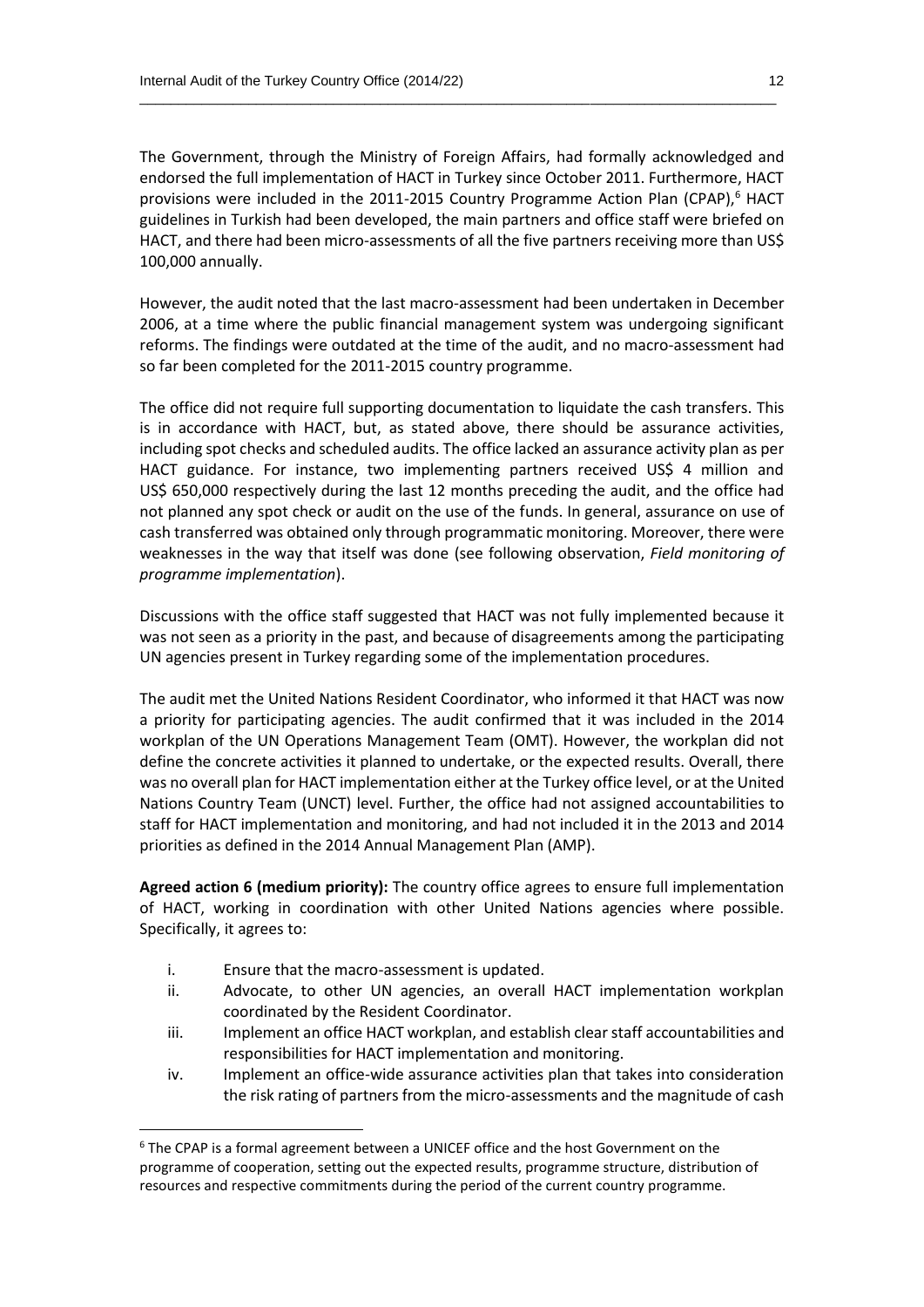transfers to individual partners, and includes spot checks, programme monitoring and audits, as envisaged in the HACT framework.

 $\_$  , and the set of the set of the set of the set of the set of the set of the set of the set of the set of the set of the set of the set of the set of the set of the set of the set of the set of the set of the set of th

Target date for completion: March 2015 Responsible staff members: Representative, HACT focal point

#### Field monitoring of programme implementation

According to UNICEF's Programme Policy and Procedure Manual (PPPM), programmatic monitoring of UNICEF-supported activities offers an opportunity for essential reality checking on implementation. Well-planned field trips are indispensable for monitoring progress and the ongoing relevance of activities. Each office should establish standards for the frequency of field visits for monitoring purposes, as well as a standard format for reporting. Field trips should provide, among other things, information on the timeliness, use and usefulness of UNICEF inputs (both cash and supply), a verification or assessment of outputs, and identification of any negative impacts. Field-trip reports should contain clear findings and recommendations, and be shared with the staff concerned.

Detailed plans and schedules, field visits, analysis of information, progress reporting and action taken, are essential to a monitoring framework. However, the audit noted that the office lacked a general process for planning field-monitoring visits. Depending on the programme section, planning of field monitoring was either included in the section workplan, embedded in the activities of certain outputs, or was not documented. The office had no standards related to field-monitoring visits (such as number of days spent in the field).

There were no templates for field-visit reports, and no mechanism to capture and monitor the implementation of any recommendations made after field-monitoring missions. Moreover, office practice was that while all international travel should result in a trip report, they were not necessarily required for domestic travel as it was seen as part of a staff member's daily activities(this had been endorsed in the programme coordination meeting for February 2014). In the absence of such a requirement, the audit could not ascertain that monitoring missions were carried out as planned, or whether the objectives of field monitoring had been achieved.

The audit reviewed a sample of field-trip reports that had been produced, and noted that they were more in the form of notes, questionnaires or checklists rather than proper comprehensive trip reports. Overall, the monitoring objectives were not stated; there were no comments on the use of inputs (cash or supply) given to implementing partners; and there were no specific recommendations/action points with assigned responsible staff and timelines.

These shortcomings were due to insufficient controls over field monitoring. They affected the office's ability to address bottlenecks as they arose and could therefore lead to nonachievement of planned results.

**Agreed action 7 (high priority**): The country office agrees to enhance its field monitoring of implementation of programme activities by:

- i. Establishing a structured process for planning, implementing and documenting field-monitoring visits.
- ii. Ensuring inclusion, in all field-monitoring reports, of the results expected from the field visits, recommendations that are specific, and assignment of responsibilities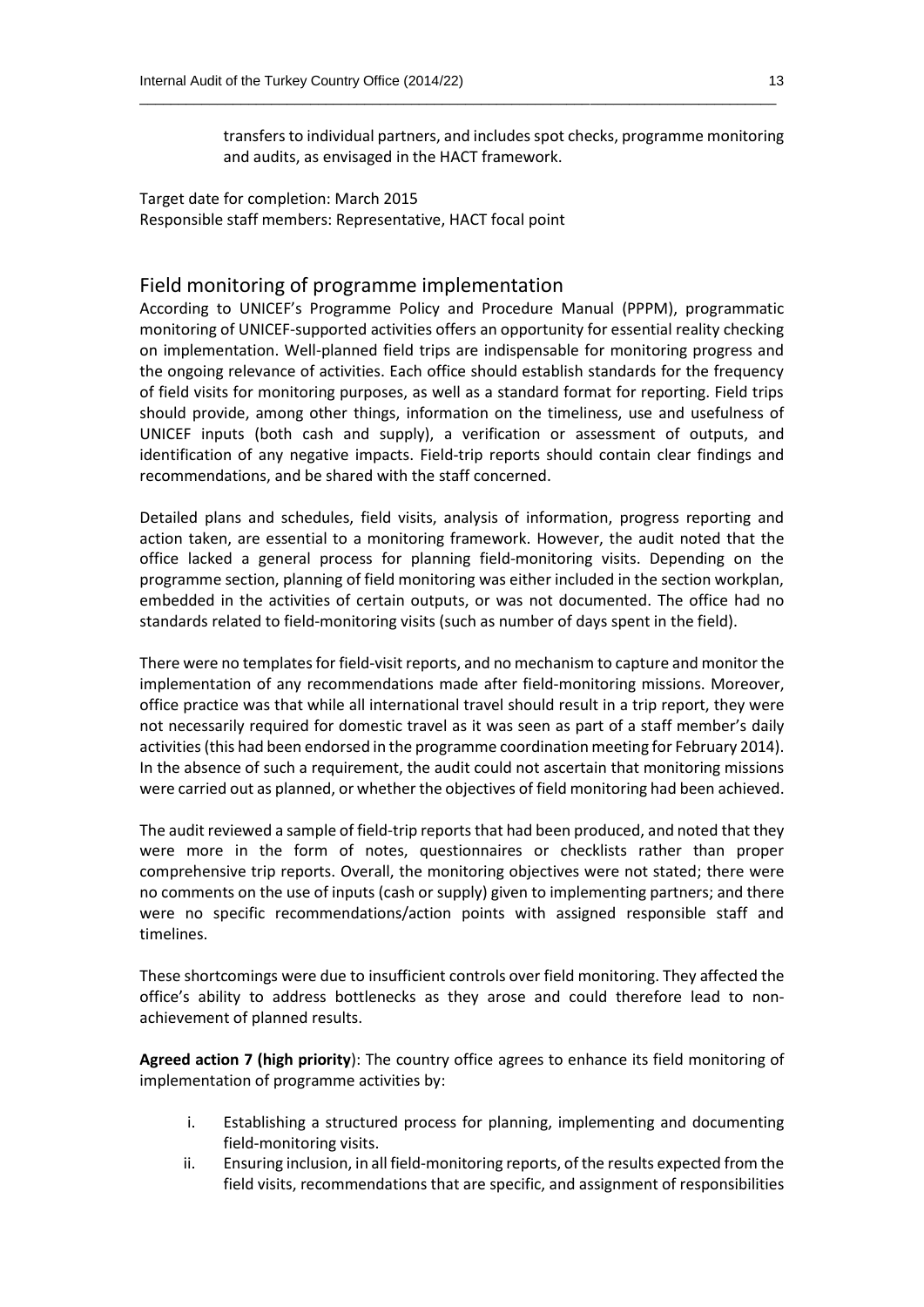- 
- to staff members to take action within a defined timeframe.
- iii. Establishing a process for monitoring the status of implementation of recommendations arising from field-monitoring activities.

 $\_$  , and the set of the set of the set of the set of the set of the set of the set of the set of the set of the set of the set of the set of the set of the set of the set of the set of the set of the set of the set of th

Target date for completion: September 2014 then ongoing Responsible staff members: Deputy Representative with support of Section Chiefs

#### Work planning for the emergency programme

On 23 March 2012, in close consultation with the governments of Jordan, Lebanon, Iraq and Turkey, UN agencies and NGO partners presented the first inter‐agency Regional Response Plan (RRP) for Syrian refugees. This was the main appeal document and framework to coordinate UN system support.

The United Nations High Commissioner for Refugees (UNHCR) leads the RRP process at regional and country levels. UNHCR seeks and compiles input for RRP preparation and reporting at country level, and consolidates it at regional level. In Turkey, the Government, through the Prime Ministry Disaster and Emergency Management Presidency, known by its Turkish acronym AFAD, leads and coordinates the emergency response. Emergency activities implemented by the UNICEF country office and other UN agencies are approved by AFAD, and implemented under its guidance and framework.

The audit noted that the Turkey component of the RRP was operationalized by the office through an emergency workplan. The RRP for Turkey originally ran some way into 2013, and the office had developed an emergency workplan that reflected this. However, the RRP had been extended and revised to cover the whole of 2013, and the office had not revised and adjusted the emergency workplan accordingly. For 2014, the RRP for Turkey covered the full year, but a revision was expected during the year.

It was also noted that, while the Government exercised strong leadership over the emergency response, it had not formally endorsed the RRP for Turkey. In any case, the RRP did not include detailed emergency activities to be implemented by UN agencies. In practice, the office actually discussed emergency-related activities with the Government, and obtained its approval, on a case-by-case basis when funding was secured. Implementation of planned emergency activity was therefore heavily dependent on Government's approval and continuing interest in the planned activity. In fact, this approval had mostly been secured; but the office accepted that this could have well not been the case, as the internal emergency workplan had not been shared and endorsed by the Government.

**Agreed action 8 (medium priority):** The country office should:

- i. Establish a process to ensure that inter‐agency Regional Response Plan revisions are reflected in the internal emergency workplan.
- ii. Assess the need for, and establish a mechanism to get, endorsement by the Government of planned emergency activities, while keeping some flexibility for possible further adjustments.

Target date for completion: December 2014

Responsible staff members: Representative, Emergency Specialist supported by M&E Specialist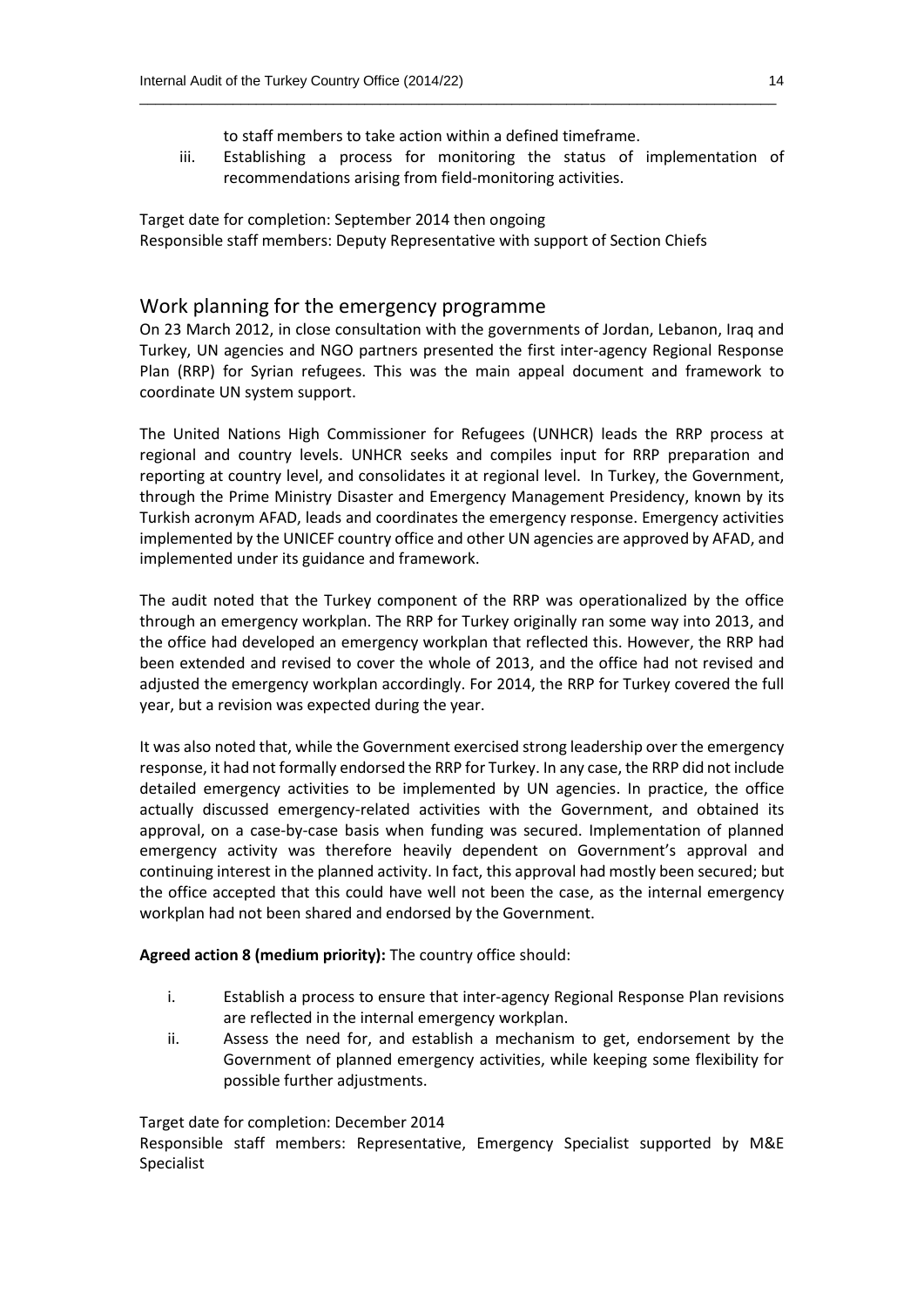#### Fundraising

**.** 

Country offices are required to maintain contact with donors' representatives in the country and pursue a dialogue with them on proposals for OR funding. Offices are also expected to have an up-to-date fundraising strategy and action plan as an integral part of the CPMP.<sup>7</sup>

 $\_$  , and the set of the set of the set of the set of the set of the set of the set of the set of the set of the set of the set of the set of the set of the set of the set of the set of the set of the set of the set of th

According to the approved 2013 PBR, the planned programme budget for the remaining period of the 2011-2015 country programme amounted to US\$ 16,734,460, of which US\$ 15,185,000 was OR – i.e. 91 percent. The country office relies heavily on raising OR to achieve its planned programme results.

As of May 2014, US\$ 6,687,585.04 – 44 percent – of this OR requirement was funded. Of that amount, US\$ 6,167,392 had been carried over from 2013; the office had therefore raised just over US\$ 520,000 of new OR so far in 2014, against an average annual amount of US\$ 7.6 million required for the country programme. The programme outputs most affected were *Child rights monitoring*, *Child poverty and social inclusion* and *Child protection systems and mechanisms*, with OR funding gaps of 99 percent, 76 percent and 67 percent respectively as of April 2014.

In Turkey, UNICEF has a presence through both the country office and a UNICEF National Committee, or NatCom. The Turkish NatCom was established in 1958. It raises funds for the UNICEF country office in Turkey as well as for other UNICEF programmes (mostly for emergency interventions) in other parts of the world. In 2013, the NatCom raised about US\$ 1.4 million solely for programme activities in Turkey. The 2014-2015 CPMP states that, due to the existence of a Turkish NatCom, the country office does not carry out fundraising independently in Turkey, but works with the NatCom under a Joint Strategic Plan (JSP). A JSP for the period 2012-2014 had been signed in August 2012 between the Turkish NatCom, the country office and the UNICEF Private Fundraising and Partnerships(PFP) office. However, the NatCom was responsible only for local fundraising from individuals and corporations based in Turkey; the country office was responsible for fundraising from international donors.

The audit noted that the JSP included the priority areas for country-office fundraising, with an estimate of the amounts that would be needed for each priority area. However, the JSP was not supported by a specific action plan for the mobilization of the required OR funds, along with assigned responsibilities and timeline. Further, the office could not provide the audit with evidence that there was a joint process to monitor the status of implementation of the JSP, and performance against any fundraising targets.

During the CMT meeting of March 2013, the Representative acknowledged the office's need for a new fundraising strategy; also that the office should have a clear picture of its potential donors and of what could or could not come from thematic funds. As a result, the communications chief, who had been designated as fundraising focal point, prepared a fundraising map in April 2013; this proposed possible channels for fundraising for programmes and projects in need of OR funding. However, the office could not provide the audit with any evidence that the content of this fundraising map was implemented, regularly monitored or updated.

 $7$  Country Programme Management Plan. When preparing a new country programme, country offices prepare a CPMP to describe, and help budget for, the human and financial resources that they expect will be needed.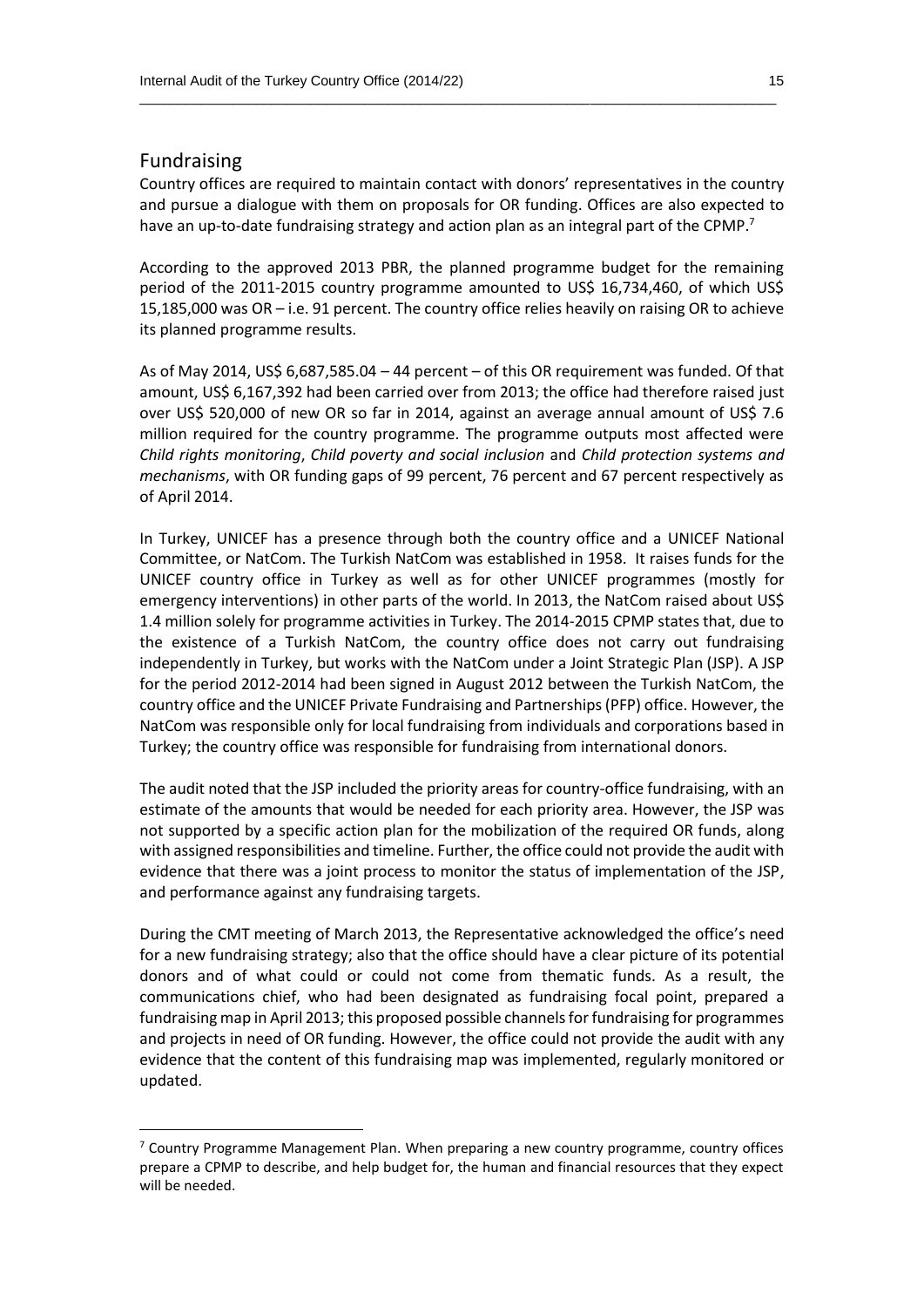Overall, the content of the JSP did not address the fact that the office lacked a comprehensive fundraising strategy with a plan of action, or an accountability framework that clearly assigned fundraising responsibilities to specific staff members, along with a monitoring process.

 $\_$  , and the set of the set of the set of the set of the set of the set of the set of the set of the set of the set of the set of the set of the set of the set of the set of the set of the set of the set of the set of th

**Agreed action 9 (medium priority):** The office agrees to prioritize the preparation of a fundraising strategy for the remaining of the 2014-2015 country programme, taking into account the division of responsibility with the Turkish National Committee. The strategy should include specific objectives for fundraising, particularly for unfunded programmes, and a list of planned activities with assigned responsibilities and timeline. The office should also regularly monitor implementation of the strategy at an appropriate level.

Target date for completion: November 2014, then ongoing Responsible staff members: Representative, Fundraising focal point

#### Programme management: Conclusion

Based on the audit work performed, OIAI concluded that the controls and processes over Programme Management, as defined above, needed improvement to be adequately established and functioning.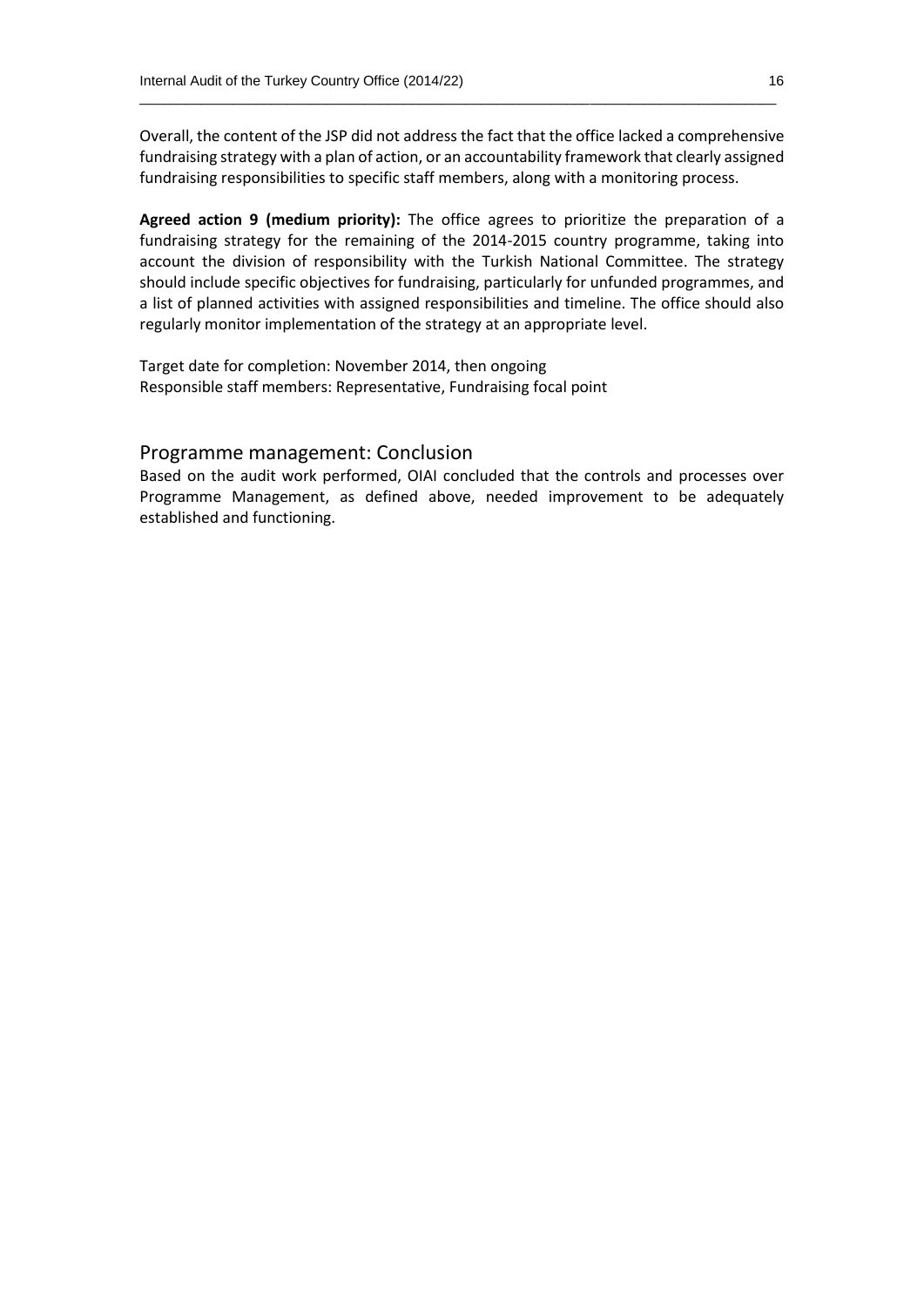## 3 Operations support

In this area the audit reviews the country office's support processes and whether they are in accordance with UNICEF Rules and Regulations and with policies and procedures. The scope of the audit in this area includes the following:

 $\_$  , and the set of the set of the set of the set of the set of the set of the set of the set of the set of the set of the set of the set of the set of the set of the set of the set of the set of the set of the set of th

- **Financial management**. This covers budgeting, accounting, bank reconciliations and financial reporting.
- **Procurement and contracting.** This includes the full procurement and supply cycle, including bidding and selection processes, contracting, transport and delivery, warehousing, consultants, contractors and payment.
- **Asset management**. This area covers maintenance, recording and use of property, plant and equipment (PPE). This includes large items such as premises and cars, but also smaller but desirable items such as laptops; and covers identification, security, control, maintenance and disposal.
- **Human-resources management.** This includes recruitment, training and staff entitlements and performance evaluation (but not the actual staffing structure, which is considered under the Governance area).
- **Inventory management.** This includes consumables, including programme supplies, and the way they are warehoused and distributed.
- **Information and communication technology (ICT)**. This includes provision of facilities and support, appropriate access and use, security of data and physical equipment, continued availability of systems, and cost-effective delivery of services.

All the areas above were covered in this audit, except for ICT and Inventory management.

#### Office premises

Under the terms of UNICEF's Basic Cooperation Agreement (BCA) with Turkey, the host government was responsible for providing, to the extent possible and at little or no cost to UNICEF, secured office space to carry out its mandate.

The office maintained two premises in Turkey: the main country office in Ankara, and a Zone office in Gaziantep approved for establishment in April 2013.

Office premises should meet the safety and security requirements as per the UN's Minimum Operating Security Standards (MOSS) applicable to Turkey.

*Premises in Ankara:* The office's contribution to the rental cost of the common UN premises in Ankara was US\$ 117,688 per year, plus a contribution to common premises operating costs for about US\$ 100,000 per year. The audit noted that there were discussions, led by the UN Resident Coordinator, on obtaining rent-free premises.

The reasons for seeking a move to other premises also included non-compliance with the minimum standoff distance required by the MOSS. Also, there were other MOSS requirements that were not adhered to – although, according to the local office of the United Nations Department of Safety and Security (UNDSS), safety and security in the premises were generally satisfactory. The Resident Coordinator's office told the audit that, while steps had been taken to secure new rent-free premises from the Government, there was as yet no clear timeline. The 2014 workplan of the Operations Management Team (OMT) envisaged signature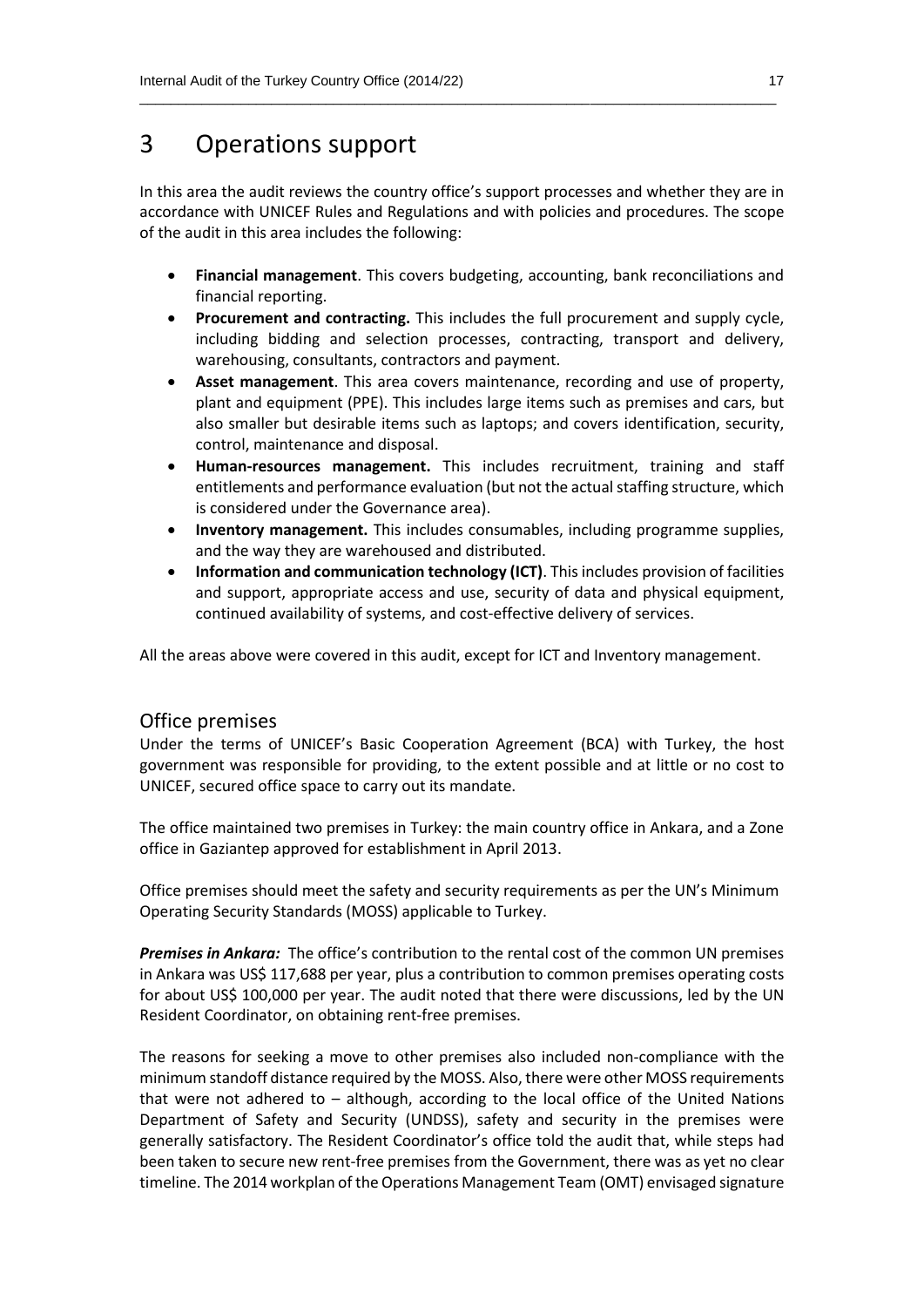of an MoU with the Government by year-end.

*Premises in Gaziantep:* The office occupied a room in UNHCR rented premises that was shared by the six zone-office staff and three other UNICEF staff on special assignment. The office's share of the rental cost was about US\$ 900 per month. The office also contributed to operating costs for about US\$ 800 monthly.

 $\_$  , and the set of the set of the set of the set of the set of the set of the set of the set of the set of the set of the set of the set of the set of the set of the set of the set of the set of the set of the set of th

The audit noted that the premises did not comply with some MOSS requirements (although again, according to UNDSS, safety and security of the premises were generally satisfactory).

The audit was informed that there were discussions regarding relocation to other premises along with the other UN agencies, but there was no definite timeline, and the conditions of the move had not yet been agreed upon among agencies. The audit noted that the office had not sought rent-free premises from the Government.

**Agreed action 10 (medium priority):** The office agrees to advocate a clear and documented timeline, with assigned roles and responsibilities, for relocation to fully MOSS-compliant, rentfree premises in Gaziantep and Ankara.

Target date for completion: January 2015 Responsible staff members: Representative

#### Consultant contracts

According to UNICEF's Administrative Instruction CF/AI/2013‐001, the engagement of all consultants should be based on competitive selection, and a minimum of three qualified candidates should be considered for each assignment. Single-sourcing of consultants should be limited to emergency situations, and the reasons for it properly recorded. A formal output evaluation should be conducted at the time of completion of assignment. Thisshould measure the achievement of goals, quality of work and timeliness, as stipulated in the terms of reference (ToRs).

The audit reviewed management of consultants, including a review of five specific consultancy contracts. It noted the following:

- In all five cases, contracts were awarded on single-source basis. VISION records showed that, out of 139 individual contracts signed between 1 January 2013 and 30 April 2013 with a total value of US\$ 2.7 million, 48 (35 percent) with a total value of US\$ 951,345 were single-sourced. Only seven of these were related to the emergency programme.
- For the five cases reviewed, performance evaluations had been done. According to VISION, however, this had not been done in 80 out of the 139 cases.
- In one of the five cases reviewed, a monthly lump sum of US\$ 3,765 was being paid to a Reporting and Research consultant for work to be done three days per week over a period of 11 months. Total contract amount was US\$ 41,415. The assignment related to various reporting and research activities, with no clearly established deliverable for each monthly payment.
- In three of the five cases reviewed, individual consultants' contracts were signed with one individual for each case, although the terms of reference and notes for the records referred to a team of experts. In all three cases, it was clear that the work could not be done by one individual due to its complexity. However, there was insufficient evidence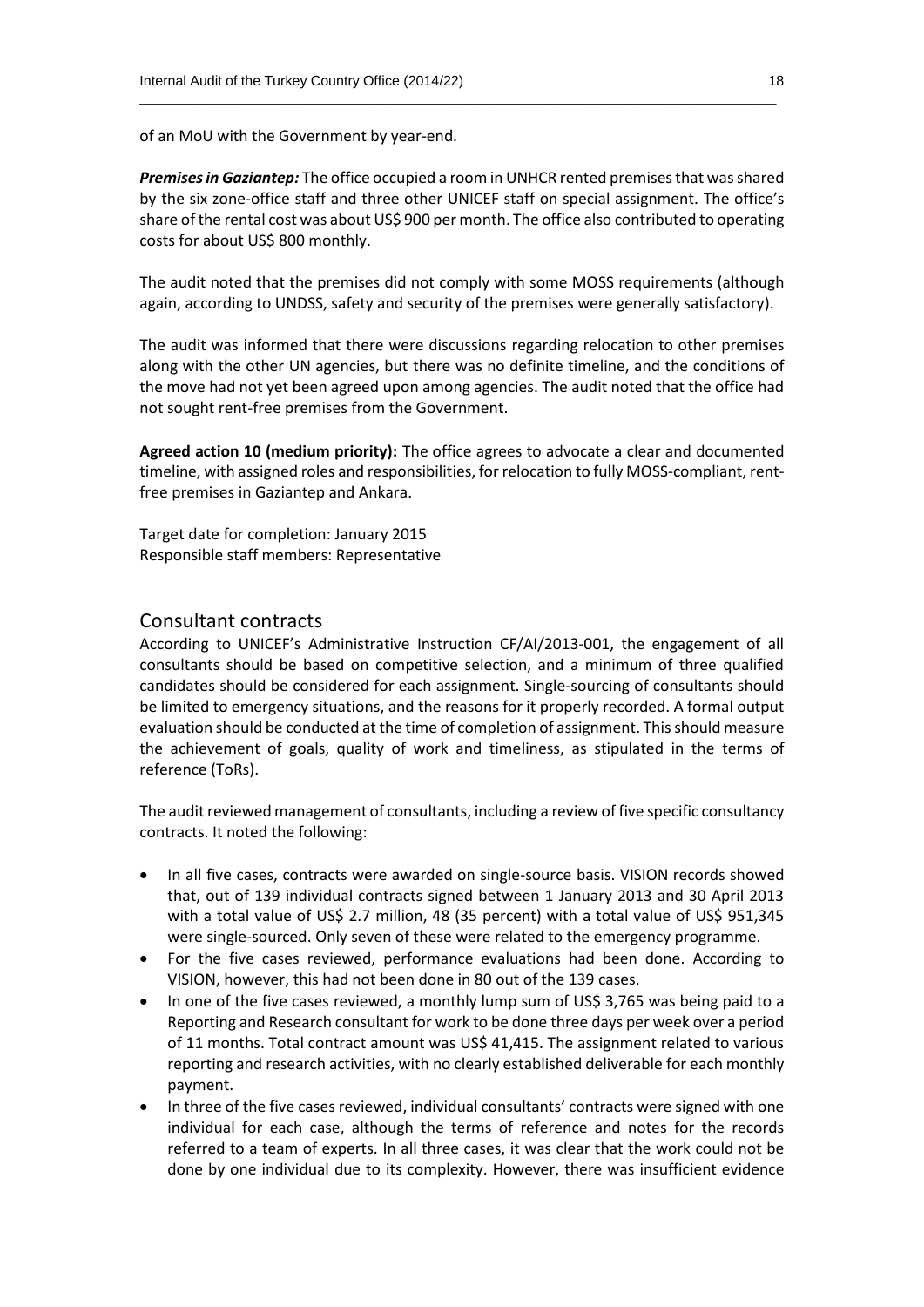that the office had exercised appropriate due diligence in securing capable institutional contractors in these three cases. The practice of signing a contract with one individual while knowing that the work could not be done by them alone, and with no specific commitment from the other individuals involved, carried a risk that the agreed-upon service could not be achieved. In such cases, the office would be better advised to seek an institutional contract with a company or other concern that would be expected and equipped to employ more than one individual.

 $\_$  , and the set of the set of the set of the set of the set of the set of the set of the set of the set of the set of the set of the set of the set of the set of the set of the set of the set of the set of the set of th

**Agreed action 11 (high priority):** The office agrees to:

- i. Ensure that all contracts are competitively issued; any exceptions are in accordance with UNICEF rules and regulations; and the reasons for any such exceptions are clearly recorded in a note to file.
- ii. Complete performance evaluations for consultants and record the performance correctly in VISION.
- iii. Link all payments to consultants with specific outputs that are included in the consultancy contracts.
- iv. Review the possibility of assigning the responsibilities of the Reporting and Research consultant to a staff member and if this is not deemed possible, amend the contract to specify the outputs on which payments would be based.
- v. Establish a process to ensure that institutional contracts are issued based on the required service and outputs expected from contractors.

Target date for completion: August 2014, then ongoing Responsible staff members: Operations Manager, Section Chiefs, HR Officer

#### Financial management

The audit reviewed the office's financial management and made the following observations.

*Monitoring of service contracts:* The audit reviewed the VISION Annual Usage Report and noted that VISION records for purchase orders (POs) for services were not systematically and correctly updated. The required information on service contracts that was missing included the functional area, contract manager, selection process, evaluation form, and an indication of whether the contract was signed before assignment. There was no evidence that the report was being used for monitoring purposes. Insufficient monitoring of service contracts through available tools in VISION could undermine the office ability to identify issues and address them in a timely manner.

It was also noted that 23 POs for services had expired but were still open in VISION. Because of this, funds totalling about US\$ 73,000 in 21 POs were committed and blocked. In the other two cases, funds were overspent by US\$ 200.

**Payments support:** In 11 out of 12 payments reviewed, no supporting documents had been scanned and attached in VISION. This undermined the documentation of transactions in VISION and meant there was no proper audit trail.

*Cash forecasting:* On 14 April 2014, the office uploaded its quarterly and monthly cash forecast reports for January 2013 to May 2014 in the DFAM<sup>8</sup>-monitored bank optimization

**.** 

<sup>8</sup> Division of Financial and Administrative Management.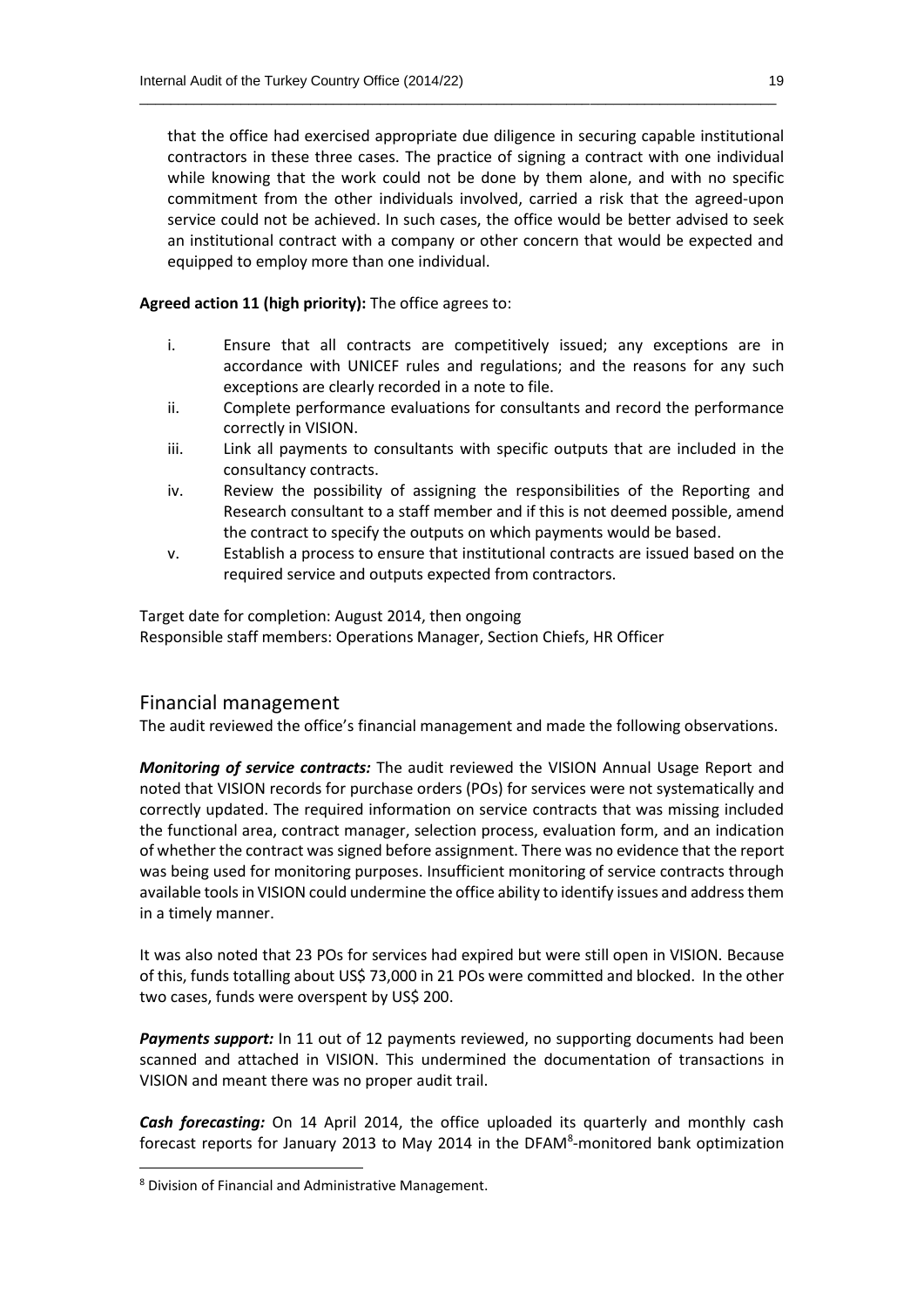portal in the intranet. Before that, the last entry made by the office had been on 12 January 2012. Untimely forecasting of cash requirements could impede activities through having insufficient resources in hand. It could also reduce efficiency in the use of funds by UNICEF globally, as holding more funds than necessary reduces the amount available for UNICEF's Treasury operations.

 $\_$  , and the set of the set of the set of the set of the set of the set of the set of the set of the set of the set of the set of the set of the set of the set of the set of the set of the set of the set of the set of th

*Vendor management:* There were 15 vendors with more than one vendor account, including six cases where the duplication was due to incorrect coding of the vendor for at least one account. Duplication of vendor accounts could lead to duplicate payments (none were observed). It could also cause erroneous information related to disbursements and liquidations of a vendor account, and increase the risk of over-payment. Duplicate accounts also make it possible for implementing partners to receive cash disbursement despite having outstanding advances for more than six months; this weakens an important financial control.

#### **Agreed action 12 (medium priority):** The office agrees to:

- i. Establish a system to ensure that all relevant information related to purchase orders (POs) for services is entered in VISION; and ensure that the VISION Annual Usage report is used for management purposes, including monitoring of PO expiry dates and funds availability.
- ii. Attach supporting documents in VISION with respective payments.
- iii. Report monthly and quarterly cash forecasts to the intranet bank optimization portal in a timely manner.
- iv. Identify duplicate vendor master records, block them and mark them for deletion, and periodically review the vendor master records in order to prevent duplication and confirm completeness and accuracy of records.

Target date for completion: Operations Manager, Supply Officer, Admin and Finance Officer Responsible staff members: September 2014 then ongoing

#### Operations support: Conclusion

Based on the audit work performed, OIAI concluded that, subject to implementation of the agreed actions described, the controls and processes over operations support, as defined above, were generally established and functioning during the period under audit.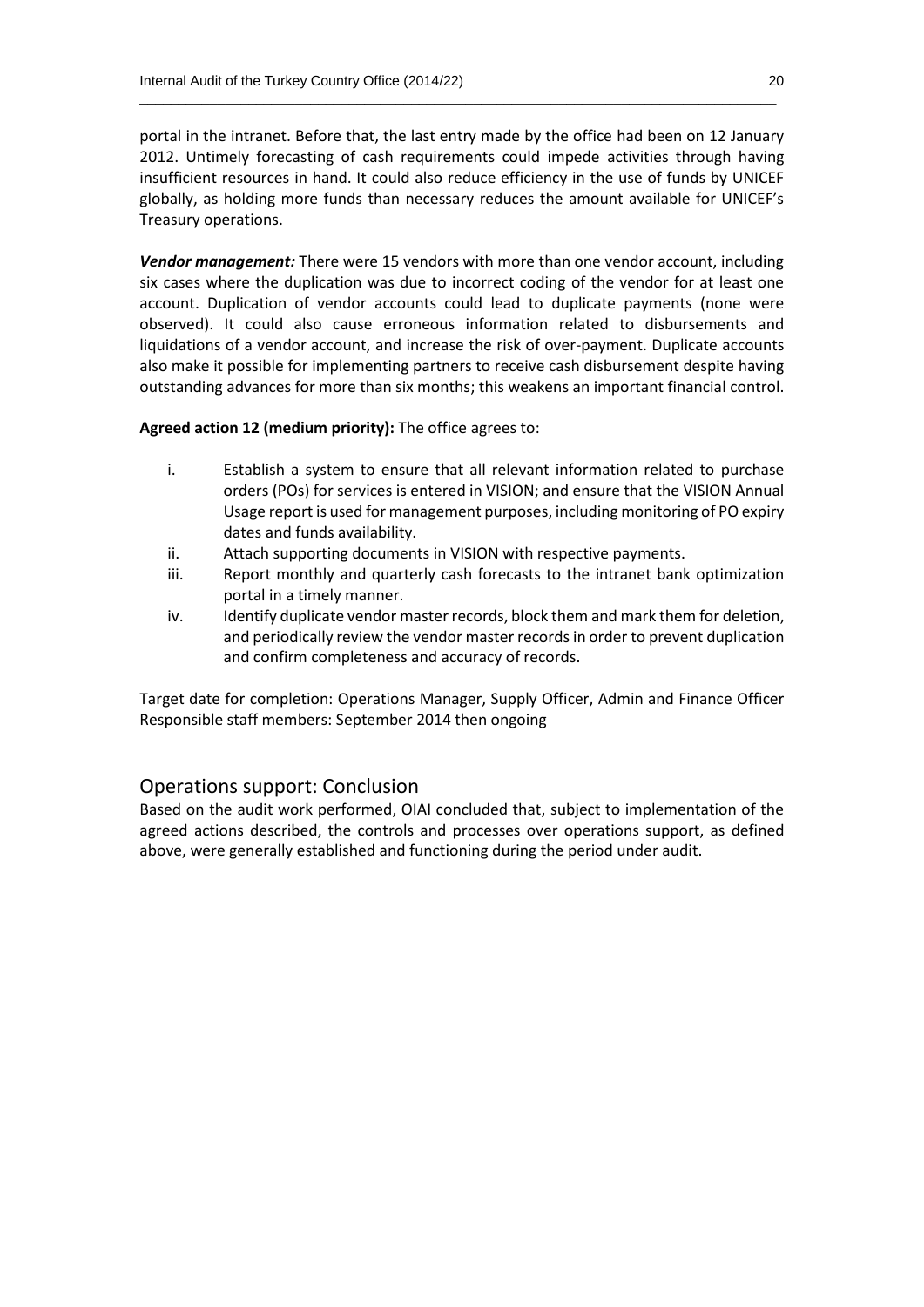# Annex A: Methodology, and definitions of priorities and conclusions

 $\_$  , and the set of the set of the set of the set of the set of the set of the set of the set of the set of the set of the set of the set of the set of the set of the set of the set of the set of the set of the set of th

The audit team used a combination of methods, including interviews, document reviews, testing samples of transactions. It also visited UNICEF locations and supported programme activities. The audit compared actual controls, governance and risk management practices found in the office against UNICEF policies, procedures and contractual arrangements.

OIAI is firmly committed to working with auditees and helping them to strengthen their internal controls, governance and risk management practices in the way that is most practical for them. With support from the relevant regional office, the country office reviews and comments upon a draft report before the departure of the audit team. The Representative and their staff then work with the audit team on agreed action plans to address the observations. These plans are presented in the report together with the observations they address. OIAI follows up on these actions, and reports quarterly to management on the extent to which they have been implemented. When appropriate, OIAI may agree an action with, or address a recommendation to, an office other than the auditee's (for example, a regional office or HQ division).

The audit looks for areas where internal controls can be strengthened to reduce exposure to fraud or irregularities. It is not looking for fraud itself. This is consistent with normal practices. However, UNICEF's auditors will consider any suspected fraud or mismanagement reported before or during an audit, and will ensure that the relevant bodies are informed. This may include asking the Investigations section to take action if appropriate.

The audit was conducted in accordance with the International Standards for the Professional Practice of Internal Auditing of the Institute of Internal Auditors. OIAI also followed the reporting standards of International Organization of Supreme Audit Institutions.

### Priorities attached to agreed actions

- **High:** Action is considered imperative to ensure that the audited entity is not exposed to high risks. Failure to take action could result in major consequences and issues.
- **Medium:** Action is considered necessary to avoid exposure to significant risks. Failure to take action could result in significant consequences.
- **Low:** Action is considered desirable and should result in enhanced control or better value for money. Low-priority actions, if any, are agreed with the countryoffice management but are not included in the final report.